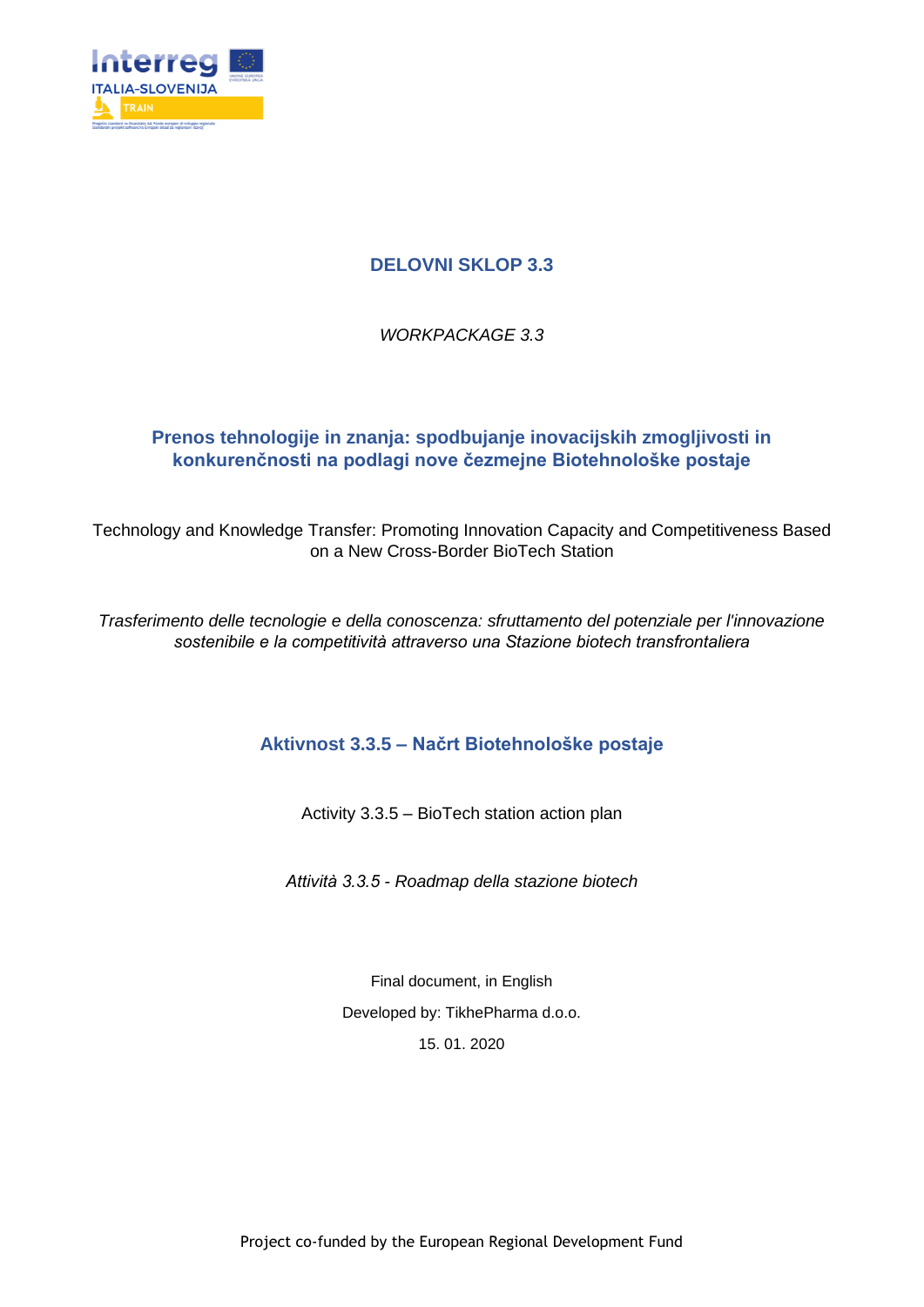

## **Summary**

The document "Technology and Knowledge Transfer: Promoting Innovation Capacity and Competitiveness Based on a New Cross-Border BioTech Station" was created for the purpose of developing the concept for the development of the BioTech Station.

The document drafts were written in English and the final version is available in Slovenian and English language. All partners will be involved in the development of the project, with TPLJ as the lead partner.

The concept for the creation of the Regional BioTech Station / Platform aimed to connect interested stakeholders of the FVG region and Slovenia, has emerged from an overview of the latest red biotechnology trends and a preliminary qualitative analysis of both regions and their stakeholders and further desktop research.

Global trends show us that, along with the high growth rate of the sector, the rich array of emerging biological drugs is changing the biopharmaceutical industry and as a consequence the red biotechnology sector. There is a great need for new technologies that enable more intensive production processes to reduce the cost, scale and overload of the environment. In addition, personal medicine guidelines are increasingly leading to the convergence of technology platforms that enable the rapid transition of innovation to standard care. Innovation, however, is increasingly being created and developed in so-called "Ecosystems" that allow the exchange of discoveries and access to expertise throughout the value chain from scientific discovery to treatment outcomes.

The document summarizes the key points of the health sectors of both regions and identifies its key stakeholders. The analysis of the identified stakeholders, based on the conducted interviews, showed that the stakeholders needs can be divided into 5 groups. These needs are; the need to market access, the need for a networking ecosystem, the need to acquire knowledge (staff), expertise in technology; need for access to finance and need for access to digital / big data / bioinformatics.

The identified needs could, in the long term, be effectively addressed by the BioTech station, which would become a regional integrated ecosystem for the promotion of innovations primarily in the red biotechnology and bioinformatics. The station would connect the biotech companies of red biotechnology, academic institutions (universities, faculties, institutes), biotechnology centers, associations and service providers in this industry.

The BioTech station would be launched with a Satellite workshop event, but to truly ensure its existence and long-term sustainability, a real physical office would have to be set up along with upgraded digital platform. The office would be in charge of connecting the stakeholders and organizing activities within the station.

The BioTech station would serve primarily for supporting and connecting of start-ups and small and medium-large companies. It will encourage the economy and political environment to invest in biotechnology. Stakeholders will help create an innovation-friendly environment, share knowledge and create synergies. The long-term goal is to become the central connecting, information and support institution in the FVG and Slovenia region.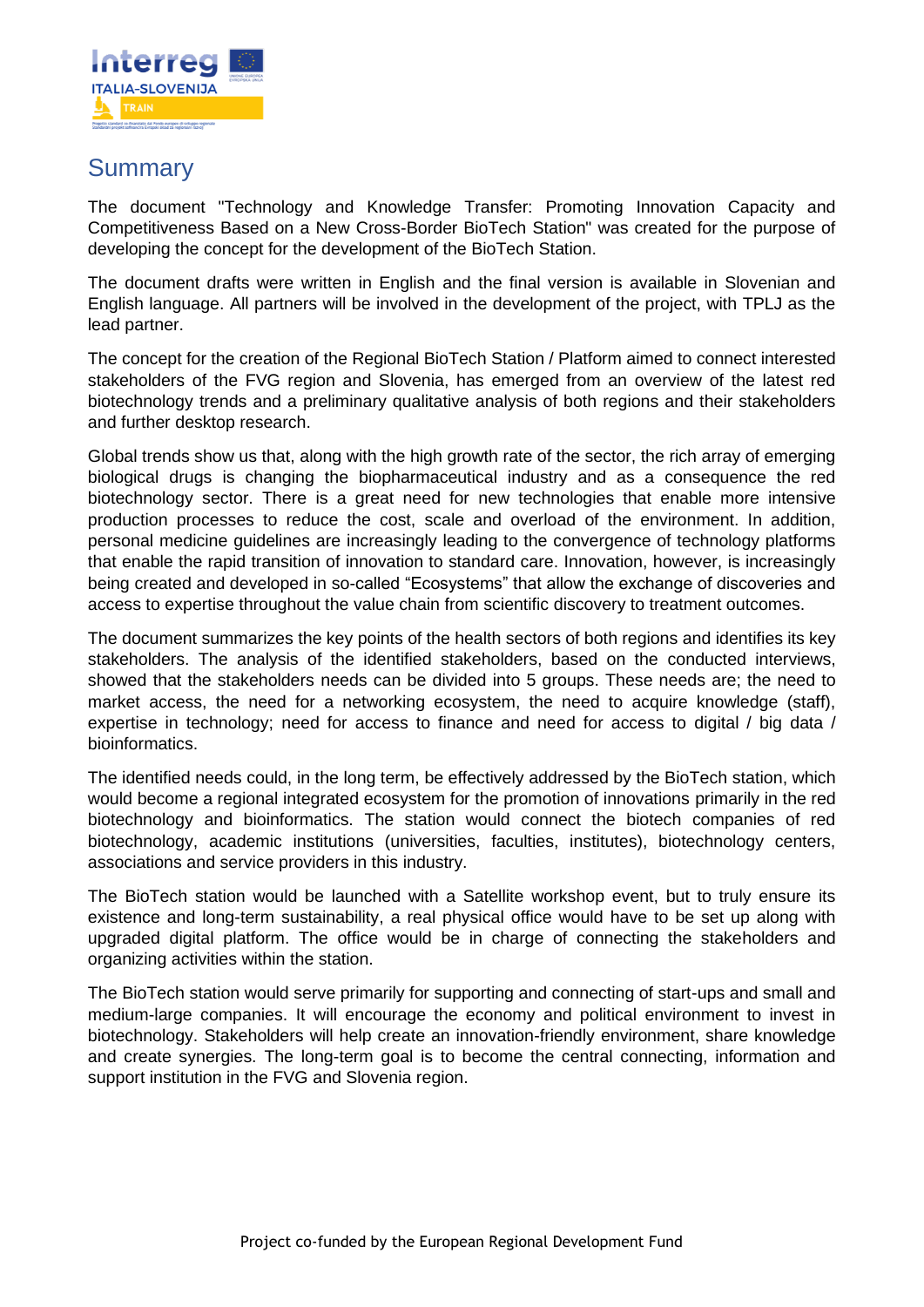

# **Content**

| 1. |      |                                                                                      |  |
|----|------|--------------------------------------------------------------------------------------|--|
|    | 1.1. |                                                                                      |  |
|    | 1.2. | Overview of identified needs in connection with Global Entrepreneurship Index (GEI)5 |  |
|    | 1.3. |                                                                                      |  |
|    | 1.4. |                                                                                      |  |
|    | 1.5. |                                                                                      |  |
|    | 1.6. | Key stakeholders in FVG and Slovenian region – identification and description 10     |  |
| 2. |      |                                                                                      |  |
|    | 2.1. | Analysis-based identified needs of key stakeholders in FVG region 12                 |  |
|    | 2.2. | Analysis-based identified needs of key stakeholders in Slovenian region  13          |  |
|    | 2.3. |                                                                                      |  |
| 3. |      |                                                                                      |  |
| 4. |      |                                                                                      |  |
| 5. |      |                                                                                      |  |
| 6. |      |                                                                                      |  |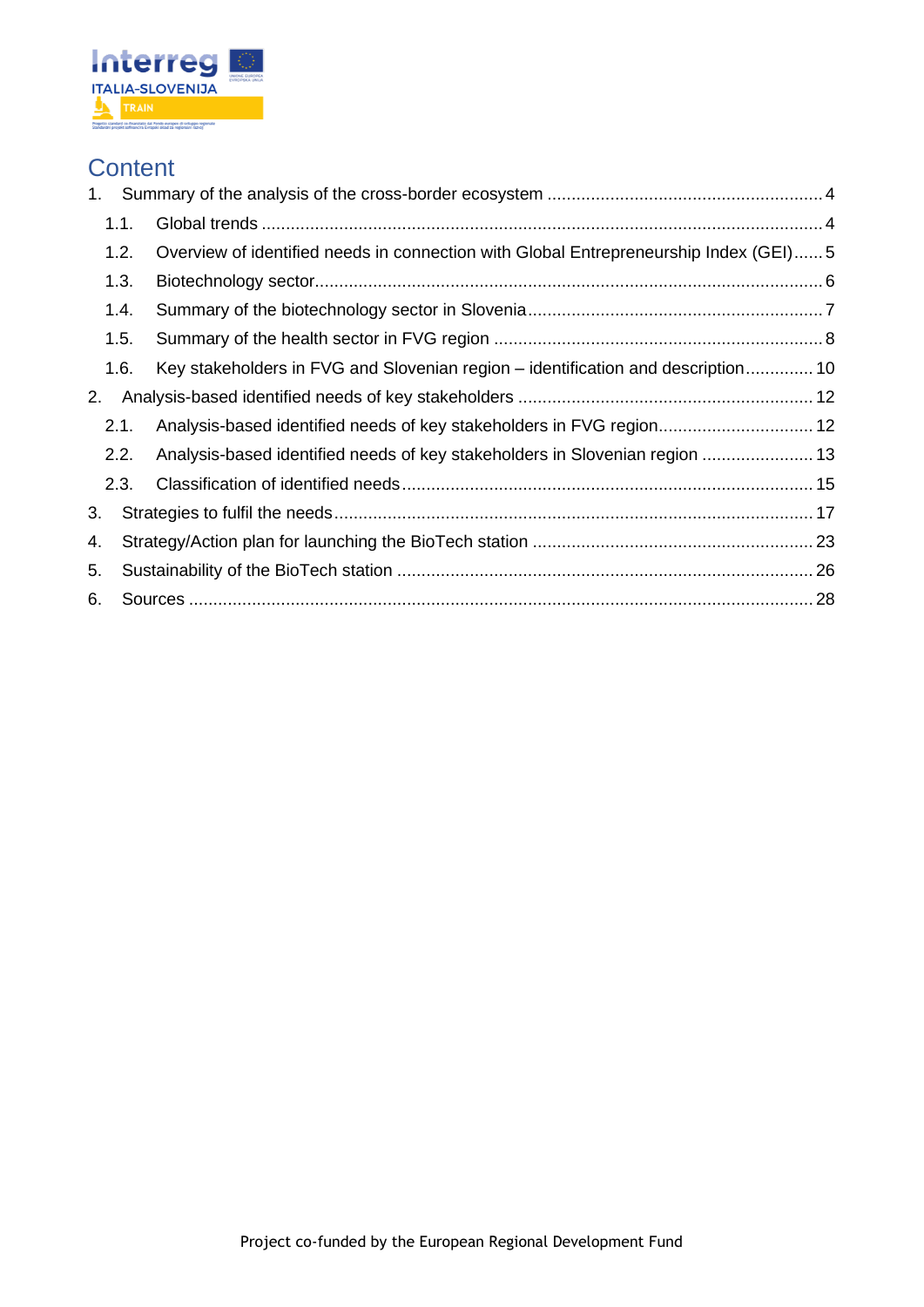

# <span id="page-3-0"></span>1. Summary of the analysis of the cross-border ecosystem

## <span id="page-3-1"></span>**1.1. Global trends**

**Robust biologics pipeline** coupled with **high growth rate** is transforming biopharma and as such red biotech landscape. There is a high need of new technologies enabling intensified manufacturing processes to reduce cost, volume and environmental burden. Furthermore, the trend to personalized (precision) medicine is driving the convergence of technology platforms that enable swift transition of innovation into standard of care.

## Red BioTechnology miniaturization & convergence



Most modalities converging on similar process technology

- Moving from 'selling drugs' to 'enabling health outcomes' a new business model will emerge
- Moving from "one size fits all" to personalized medicine requires a new "Eco-system" of innovation
- Technology is global, hence capability & 'Eco-systems' of innovation will be key differentiators in translating ideas to products&services

*Picture 1 Red biotechnology miniaturization and convergence*

Improving the standard of care requires many different types of partners to access and share innovation and capabilities from scientific discovery to treatment outcomes, hence the source of innovation is moving towards so called "Eco-systems".

**Disruptive business models** between pharma, biotech, academia, start-ups, contract research & manufacturing organizations and break-through technology providers such as **"One-Stop shop" & "Risk Sharing Model"** alongside emergence of virtual pharma companies are the evidence of the transition from "in-house" to "Eco-system" innovation communities.

As strategic imperatives slowly progress towards **end-to-end solutions**, need for better **data integration across value chain** for error free biopharma manufacturing is critical.

The break-through digital technologies are the key enabler of the advances in **bioinformatics,** the key building block of all "omics" (genomics, proteomics...) and thus personalized medicine. The modern break-through therapeutic approaches are born with the patient outcomes in the central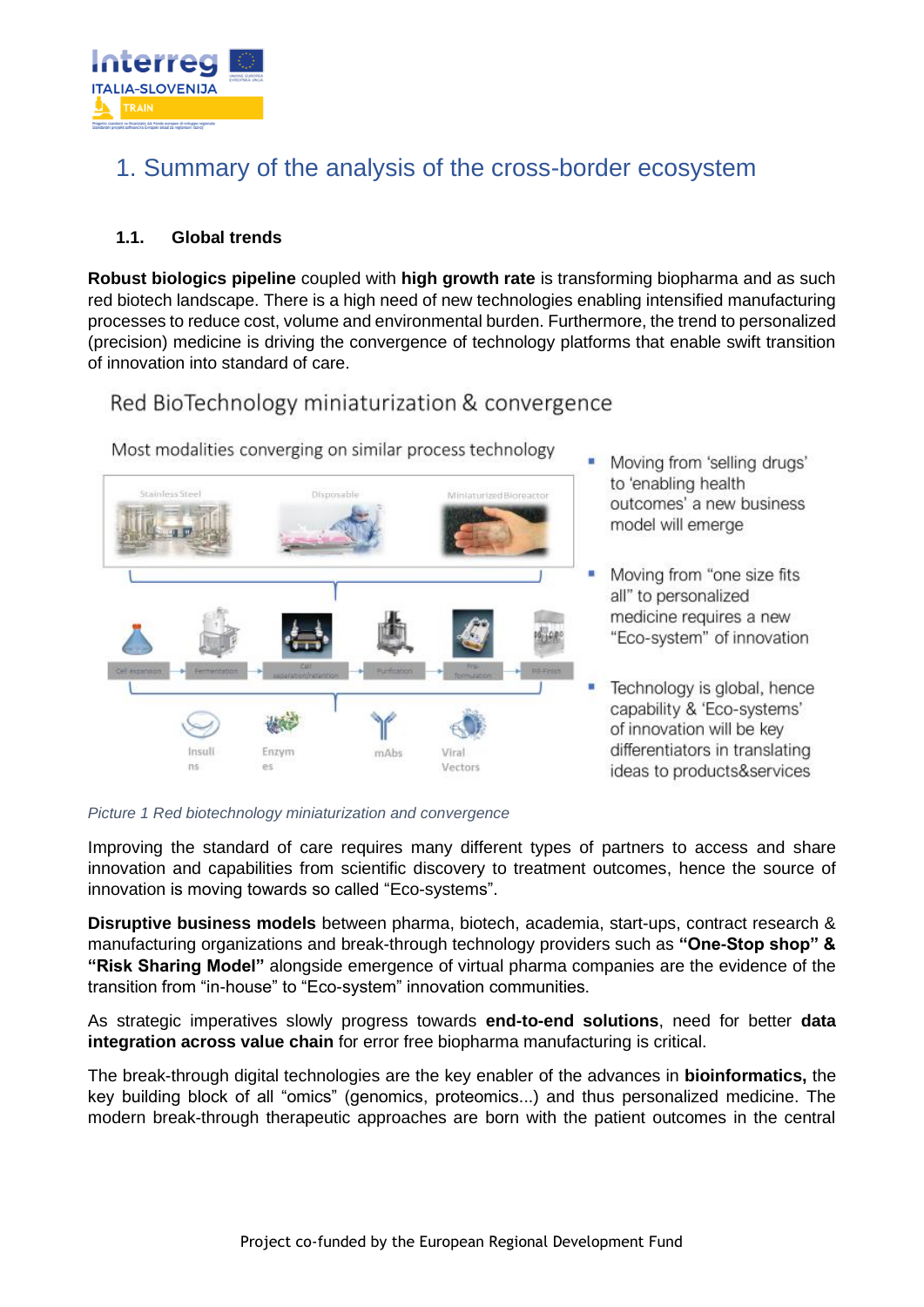

focus… in the Eco-system in the intersection of Digital, IoT, biology, biotechnology, medicine, physics, bioinformatics…

Red biotechnology is driving the growth of pharmaceutical segment. Below is a graphical presentation of Specialty medicines spending in 2018 and it is contribution to growth as forecasted for 2023.





Source: IQVIA Therapy Prognosis Global, Jun 2018, IQVIA Institute, Dec 2018<br>Notes: Therapy shares based on eight developed markets: U.S., Japan, Germany, France, Italy, Spain, U.K., Canada; MS = multiple sclerosis;<br>ESA = e

*Picture 2 Specialty medicine spending and growth in developed markets*

## <span id="page-4-0"></span>**1.2. Overview of identified needs in connection with Global Entrepreneurship Index (GEI)**

**In summary, networking and human capital** are the two important pillars that were recognized as the weakest areas in this cross-border region in the 2018 Global Entrepreneurship Index report as well as within identified needs of involved companies in biotech, biomed and healthcare sector in the interviews.

The results from Global Entrepreneurship Index report in 2018 summarized in the following table:

|                                    | Italy         | Slovenia              | EU                    |
|------------------------------------|---------------|-----------------------|-----------------------|
| <b>GEI ranks Globally</b>          | 42/137 (41%)  | 25/137 (54%)          |                       |
| GEI ranks within the Europe region | 24/38 (41%)   | 16/38 (54%)           |                       |
| Strong area                        | Product       | <b>Startup Skills</b> | <b>Startup Skills</b> |
|                                    | Innovation    |                       |                       |
| Weakest area                       | Human Capital | Networking            | Networking            |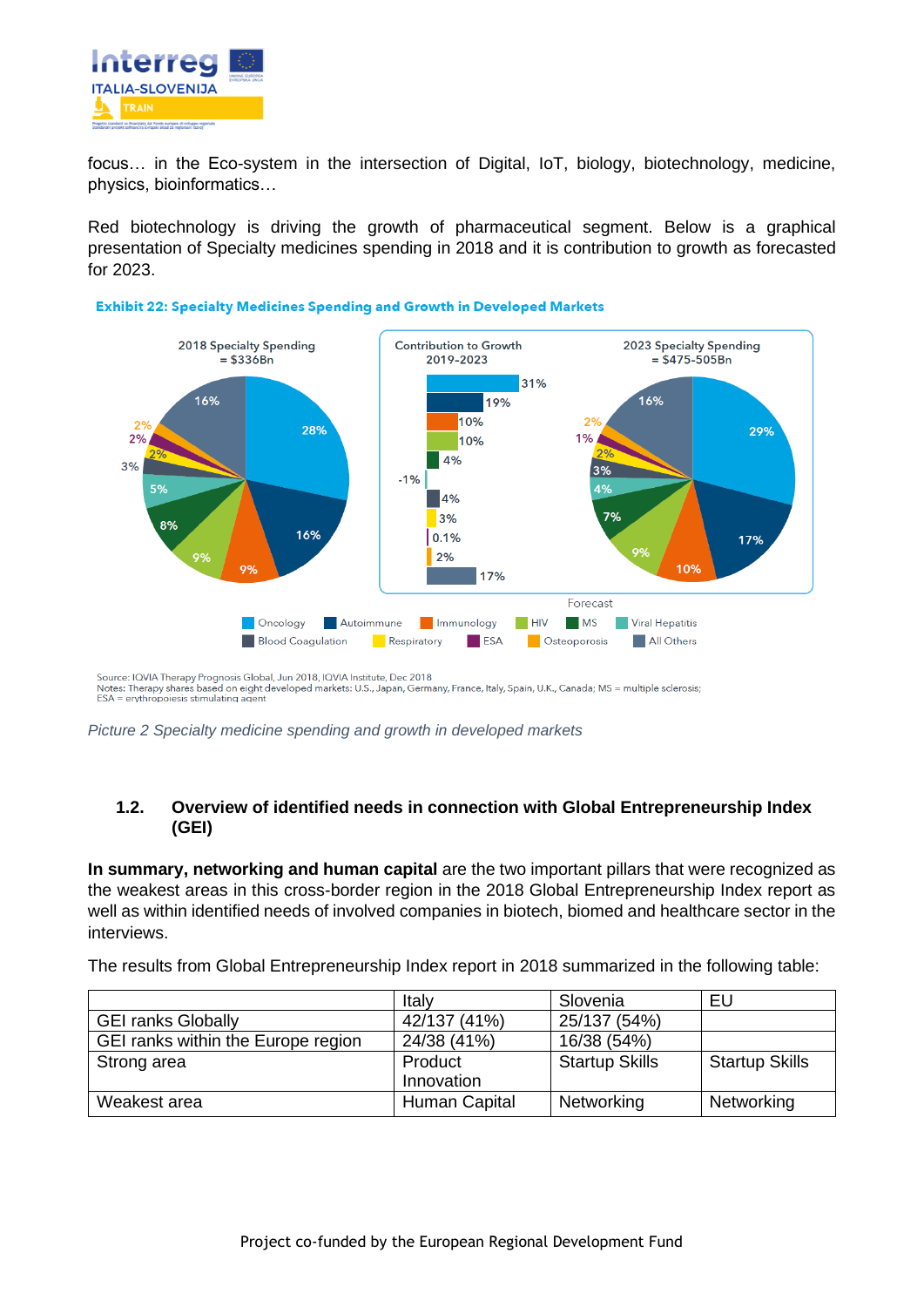

European nations post high average scores on Startup Skills, owing to a legacy of broadly available tertiary education and a populace that largely possesses the skills necessary to start a business. The region's biggest weakness is in Networking, though it still scores above the global average in this area. Overall, Europe's scores are relatively balanced across all components of the GEI, suggesting that a broader mix of policy is likely to have a larger impact on overall performance than focusing on single policy area might. Northern European nations are found in the region's top ranks, while Eastern European nations are found at the bottom. Seven of the GEI's top ten countries are in the European region. The United Kingdom, Bulgaria, Italy, Poland and Ireland all improved their overall GEI scores by at least 3.5 points over their 2017 GEI scores, placing them among the top ten biggest gains in score globally.

As explained in the Report, **Networking** is one out of 14 pillars of an entrepreneurial ecosystem. Networking combines an entrepreneur's personal knowledge with their ability to connect to others in a country and the whole world. This combination serves as a proxy for networking, which is also an important ingredient of successful venture creation and entrepreneurship. Entrepreneurs who have better networks are more successful, can identify more viable opportunities, and can access more and better resources. We define the basic networking potential of a possible entrepreneur by the percentage of the population who personally know an entrepreneur who started a business within two years (**Know Entrepreneurs**). The connectivity variable has two components: One that measures the **urbanization** (Urbanization) of the country and the other measuring the quality of the **transport infrastructure** (Infrastructure).

The prevalence of high-quality **human capital** is vitally important for ventures that are highly innovative and require an educated, experienced, and healthy workforce to continue to grow. An important feature of a venture with high growth potential is the entrepreneur's level of education. The Educational Level variable captures the quality of entrepreneurs; it is widely held that entrepreneurs with higher education degrees are more capable and willing to start and manage high-growth businesses. The labor market possibilities and the capability to easily hire quality employees also have an impact on business development, innovation, and growth potential. The institutional variable **Labor Market** has two components. **Labor Freedom** measures the freedom of the labor from the regulatory perspective and Staff Training is a country's level of investment in business training and employee development. It can be expected that heavy investment in employees pays off and that training increases employee quality.

## <span id="page-5-0"></span>**1.3. Biotechnology sector**

Biotechnology refers to a vast of industries involved in the use of living organisms, their parts or byproducts in industrial applications. Main areas of biotechnology according to some classifications can be classified into red, white, yellow, grey, green and blue biotechnology sectors. In the context of the project TRAIN the **focus is in the biomedicine/biopharmaceutical segment of biotech** with the possible convergence of biomedicine/biopharmaceuticals with the **bioinformatics** (digital) areas of research and industry including the ones relevant for the TRAIN research groups as one of the trends in the niche market growth is also a convergence of biotech with other disciplines such as bioinformatics where potentials for economic growth exists as well.

**Red biotechnology** is usually referred as biopharma that connects stakeholders in medicine and veterinary products. Products and services in this category include vaccines, antibiotics, statins and now genetically engineered biopharmaceuticals such as proteins, enzymes, monoclonal antibodies, bispecifics, molecular diagnostics techniques, followed with the break-through personalized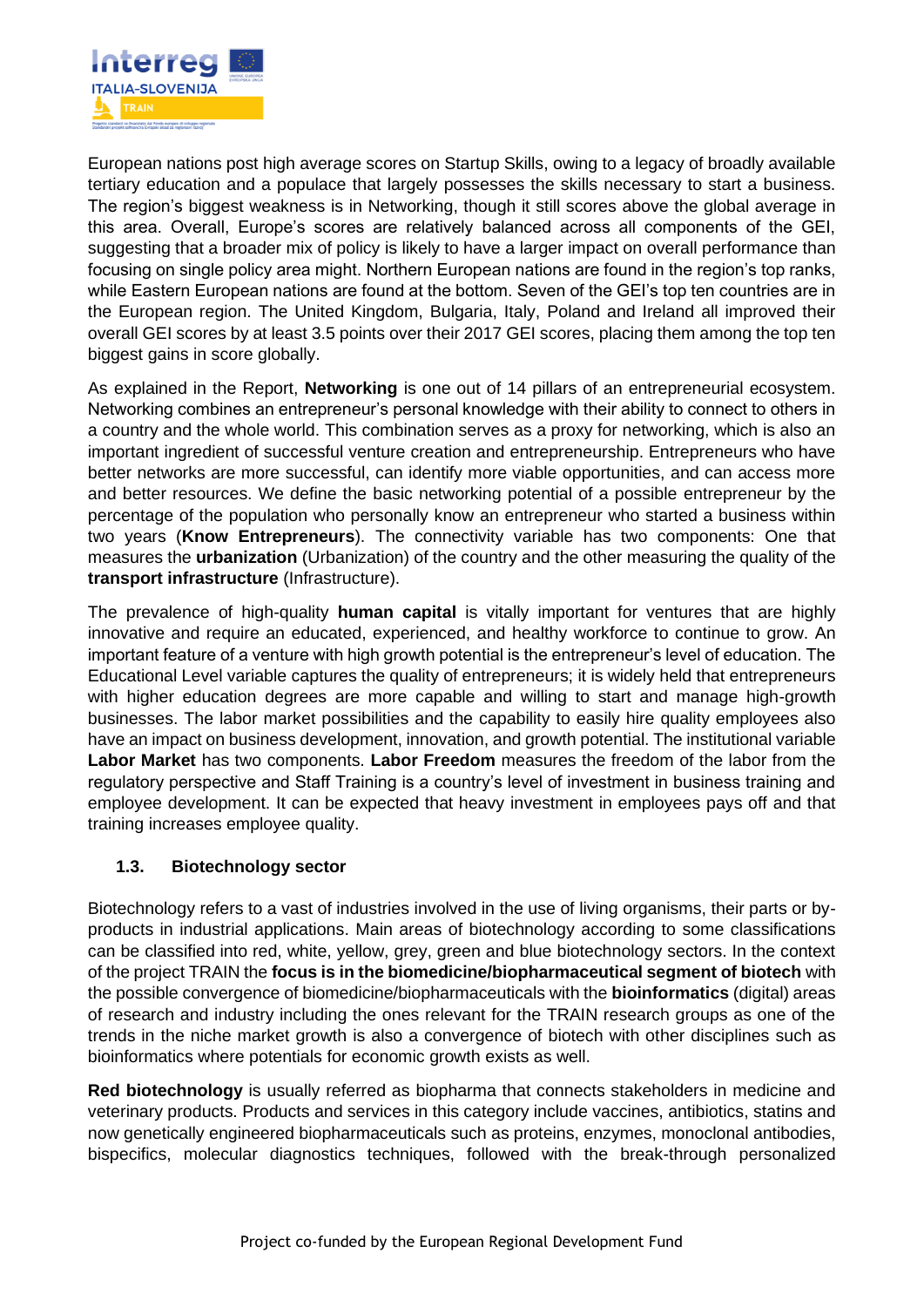

approach in regenerative therapies and new modalities such as gene therapy (viral vectors), cell therapy (CAR-T) and stem cell therapy.

## <span id="page-6-0"></span>**1.4. Summary of the biotechnology sector in Slovenia**

The **health sector** is one of the **Smart Specialization Strategies (S4)**, launched in 2017 when SIH EEIG got a mandate from the multiple helix partners to manage and lead a platform for collaboration of the cutting-edge industry, advanced science, state of the art research, advanced health practitioners and empowered patient groups as well as of the progressive support organizations. **SRIP Health - Medicine** is among the nine strategic areas in Slovenia recognized by the government to lead the way towards the social and economic transformation as one of the key strategic developmental objectives in Slovenia.

**Six areas of strategic importance** for the transformation of the health and medicine were identified: translational medicine, **biopharmaceutics**, resistant bacteria, **cancer treatment**, active and healthy aging, herbal and natural cosmetics. Products, services, technology processes to be developed in the following years in the scope of the SRIP partnership will lead medicine and health in Slovenia into the next decade.

In Slovenia there were **27 active biotech companies in 2017**. They dedicated at least 75% of their total R&D expenditure in biotech. Companies interviewed in this project TRAIN predominantly sell and market their products and services either to larger domestic and foreign biopharma or medical technologies companies or conduct research in the scope of the governmental grants, EU supported grants and/or publicly funded institutions such as domestic and foreign larger research institutions, clinical environments and/or national public health and food safety organizations. The analysis shows that there is a great diversity and variety of biotech products/services that companies offer.

In markets with high levels of biotechnology intensity additional market segmentations can be made also within each of the biotech categories. No such classifications exists in the currently available databases in Slovenia and the few companies in Slovenia operating in the red biotech sector develop products in more than one of the biotech indication domains. Further market segmentation by product indication would need to be developed in the future.

In the domain of the red biotechnologies there are global trends also indicted by the companies in Slovenia towards development of the so called advanced therapies i.e. "omics" in combination with the support of the bioinformatics in areas such as big data management, imaging, sequencing, artificial intelligence, cybersecurity. It is estimated that by 2020 the worldwide sales volume with biopharmaceuticals only will reach over USD 280 billion.

In 2016 the Slovenian innovation hub was established to set up a vibrant innovation ecosystem with numerous proposals made so far to the quadruple helix stakeholders including the government to create and support of the national innovation policy and create sustainable innovation policy instruments.

Major weakness were identified such as big fragmentation of R&D that prevents efficient technology transfer from research institutions into business environments and a very fragmented business support environments (there are over 120 organizations in the country that deal with technology transfer issues but no central body such as technology-innovation agency coordinating these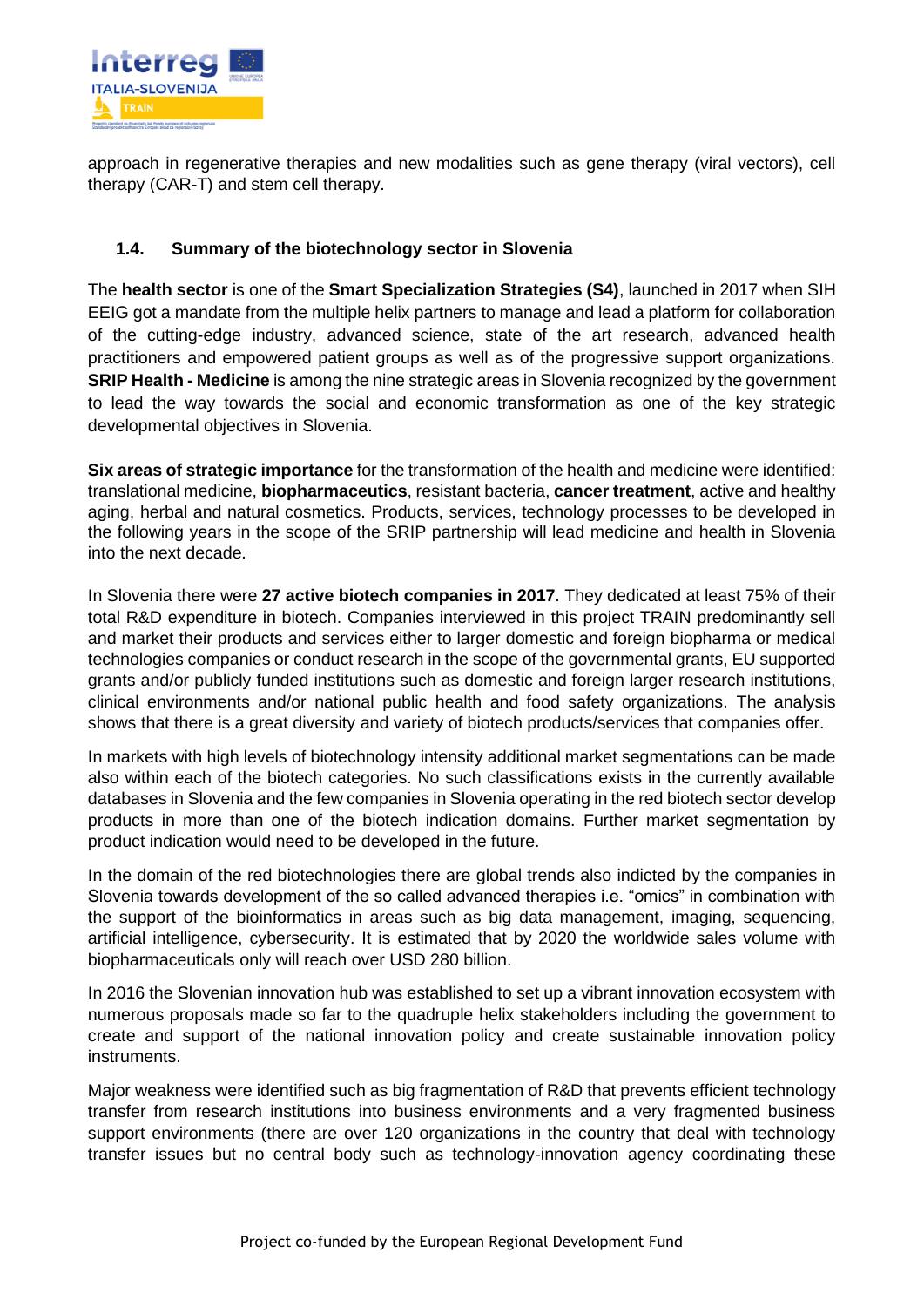

actions). Efforts have been made and need further support by the Government to strengthen collaboration and reach critical mass of knowledge also through implementing regional specialization strategy in key sectors of national economy.

Innovation policy is interdisciplinary and multiple sectoral policy need to collaborate. System of public funding of R&D needs reforms in order to reach the goal of 1% GDP funding. Elements of sustainable innovation ecosystem include entrepreneurs, investments in research and development, a vibrant and flexible education system in particular higher education, finances, especially seed and venture capital, competitive tax and regulatory environments and public policy institutions.

## <span id="page-7-0"></span>**1.5. Summary of the health sector in FVG region**

The **health sector** is one of the Smart Specialization Strategies (S3) of Friuli Venezia Giulia (FVG), defined by the Regional Administration after an **Entrepreneurial Discovery Process (EDP)**, launched by CBM in 2014, regarding **biomedical, biotechnological, and bioinformatics sectors**.

The results of the EDP justified the adoption of the "Smart Health" as a key strategic specialization for Friuli Venezia Giulia in line with the S3. The number of **private companies and the quality of public research institutions, including research hospitals**, operating in the field of healthcare (Smart Health), located in the regional territory with a high networking capacity, are the primary elements assuring an economic success.

In the regional territory there are about **150 companies** operating in the worldwide markets with a good turnover potential. The core business of the companies is focused on one or more of the technological and innovation development roadmaps and priorities: 30% focus on biomedical and in vivo diagnostics, 17.5% on in vitro diagnostics, 20% on e-health, 17.5% on innovative therapy, and 15% on AAL. Approximately 90% are SMEs, with 30 innovative high-tech start-ups. The yearly turnover of the sector is more than 900M euro and the number of employees amount to more than 5.000.

In addition to this strong industrial context, FVG has several international scientific research excellences such as:

- **3 universities**: Trieste, Udine, and the International School for Advanced Studies (SISSA) of **Trieste**
- **2 National Research Council institutions (CNR)**: "Istituto Officina dei Materiali" (IOM) and Institute of Cristallography (IC)
- **6 international research institutions**: International Centre for Genetic Engineering and Biotechnology (ICGEB- Trieste), International Centre for Theoretical Physics (ICTP- Trieste), Elettra-Sincrotrone Trieste (synchrotron and free-electron laser light), National Laboratory of Biotechnology Universities Consortium (LNCIB- Trieste), the Italian Liver Foundation (FIF - Trieste), and the Callerio Foundation (Trieste).
- **2 academic medical center hospitals**: Trieste and Udine, both certified by the Joint Commission International
- **2 Scientific Research and Healthcare Institutes (IRCCS)**: Ospedale Infantile Burlo Garofolo of Trieste – Child Hospital – and Centro di Riferimento Oncologico (CRO) of Aviano (Pordenone) – Oncological Hospital.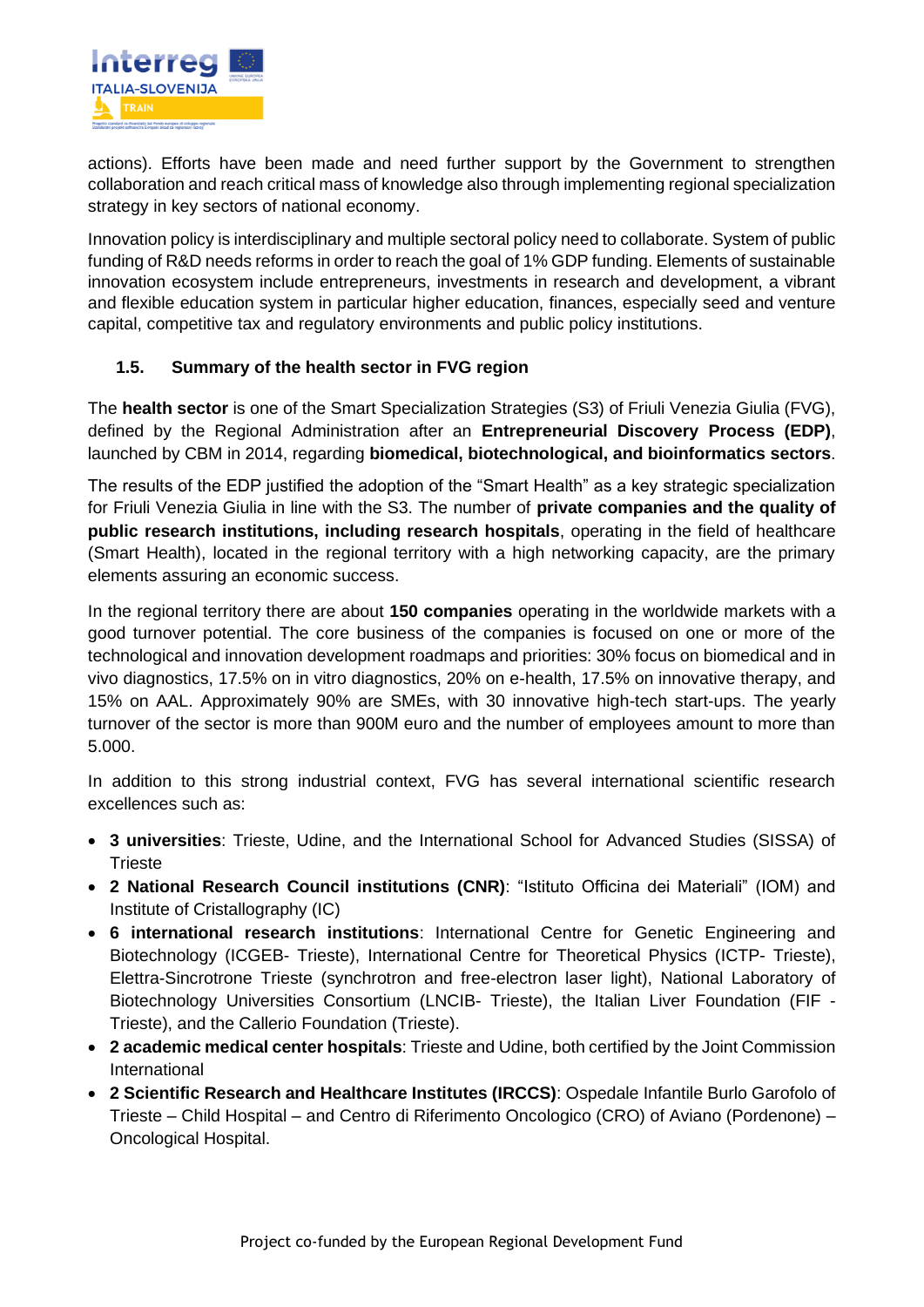

- **4 science and technological parks**: AREA Science Park of Trieste, Science and Technology Park Luigi Danieli of Udine, Technology Park of Pordenone, and InnovaFVG of Amaro
- **1 public organization providing services to senior citizens**, specifically focusing on those who are disabled: Azienda pubblica per i Servizi alla Persona (ITIS, Trieste)

All of these research institutes foster the creation of spin-offs in FVG.

By a Regional Law 3 of 02/20/2015, the Regional Administration officially acknowledged the **Smart Health Cluster FVG** and entrusted CBM - identified as Innovation District by Regional Law 3 of 02/20/2015 - with the task to foster the development of MedTech, Biotechnology, IT-HealthCare, and Ambient Assisted Living (AAL) industries.

In line with S3, CBM promotes an open and inclusive network of actors and contributes to a regional business ecosystem in the following technological and innovation development **roadmaps and priorities:** 

- a) Biomedical technologies and in vivo diagnostics
- b) In vitro diagnostics
- c) Medical informatics (IT HealthCare) and bioinformatics
- d) Innovative therapy
- e) AAL

All of these technological innovations have to be integrated with **advanced manufacturing technologies**, such as big data, predictive analytics, virtualized processes, modeling and simulation, data security, cloud technologies for healthcare, high-performance computing, and **IoT technologies**, and with **sensor systems** in order to offer **innovation for monitoring and managing illness and improving wellness**.

As a matter of fact, one of the main goals of the regional policy is fostering innovation inactive aging and citizens' well-being in order to reduce chronic diseases and their costs. **FVG is one of the oldest regions in Europe** with 26% of people over 65 (Trieste 28%), where the health sector should focus on the transition **from "reactive medicine"** (meeting patients' needs) **to "proactive medicine"**. The roadmaps and the technological priorities in the FVG region in the health sector are focused on:

- 1. **Biomedical technologies and in vivo diagnostics** The development of **medical devices**, including diagnostic imaging systems, for the development of new products for **advanced biosensors** and for **prosthetics**; creation of **biomaterials and bioreactors** for regenerative medicine field and development of advanced instrumentation in the field of **nanotechnologies**;
- 2. **In vitro diagnostics** The development of innovative technology platforms for **human diagnostics and clinical** evaluations of patients, for food diagnostics (quality, traceability and safety), and for veterinary and environmental diagnostics in the health sector and the development of "Omic" technologies;
- 3. **Medical informatics and bioinformatics**  The integration of informatics technologies into the development of new systems and software solutions for **hospital informatics; social and health informatics; informatics for bio-imaging;** informatics for medical laboratories; informatics for blood, tissue, and cell banks; and **informatics for personalized medicine**. The development of advanced manufacturing technologies, such as **big data**, predictive analytics, virtualized processes, modeling and simulation, **data security, cloud**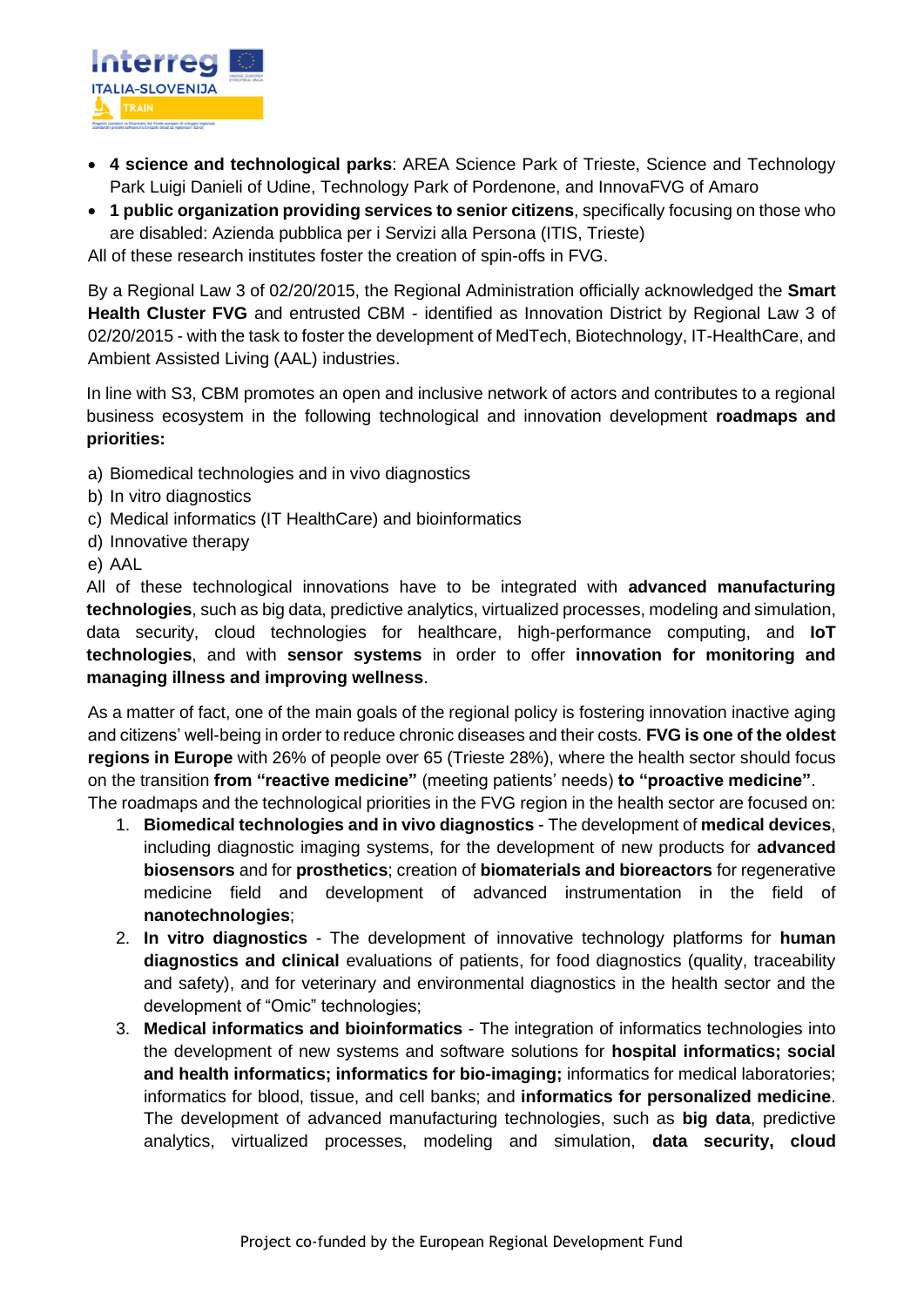

**technologies for healthcare,** high-performance computing, and **Internet of Things (IoT)** technologies, and with sensor systems in order to offer innovation for monitoring and managing illness and improving wellness.

- 4. **Innovative therapy** The development of **biopharmaceuticals; biosimilars;** bio-materials (e.g. for oncological, cardiovascular, metabolic, respiratory, neurodegenerative, and inflammatory diseases). Advanced biotechnological platforms for the production of drugs aimed at the treatment of rare diseases; technologies for **cell therapies, gene therapies**, and small molecules for personalized therapy; **probiotics, prebiotics, symbiotic**, and bioactive supplements as proactive, health-promoting foods; and advanced services to support the productions mentioned above, such as in silico methods for molecular modeling and drug toxicity;
- 5. **Ambient Assisted Living (AAL)** The design of technological solutions to make the personal living environment active, intelligent, and cooperative, products, and services related to telemedicine, telecare, home automation, health aids, and wearable devices, as well as other products and services for the prevention of diseases and disabilities in older adults and the welfare of citizens.

An important facilitator of the Cluster Smart health FVG is **BioHighTech NET** – [www.biohightech.net](http://www.biohightech.net/) - in 2016, 36 BioHighTech companies (micro, small and medium size) set up an enterprise business network focused on the biomedical, biotechnologies and bioinformatics sectors.

<span id="page-9-0"></span>

| 1.6. | Key stakeholders in FVG and Slovenian region – identification and description |
|------|-------------------------------------------------------------------------------|
|      |                                                                               |

| <b>FVG region, Italy</b>                                                                                                                                                                                                                                                                                                                                                                                                                           | <b>Region, Slovenia</b>                                                                                                                                                                                                                                                                                                                                                       |
|----------------------------------------------------------------------------------------------------------------------------------------------------------------------------------------------------------------------------------------------------------------------------------------------------------------------------------------------------------------------------------------------------------------------------------------------------|-------------------------------------------------------------------------------------------------------------------------------------------------------------------------------------------------------------------------------------------------------------------------------------------------------------------------------------------------------------------------------|
| 3 universities: Trieste, Udine, and the International School for<br>Advanced Studies (SISSA) of Trieste                                                                                                                                                                                                                                                                                                                                            | 2 universities: Ljubljana, Primorska                                                                                                                                                                                                                                                                                                                                          |
| 2 National Research Council institutions (CNR): "Istituto<br>Officina dei Materiali" (IOM) and Institute of Cristallography (IC)                                                                                                                                                                                                                                                                                                                   | <b>Academy:</b> Centre for Functional Genomics and Biochips<br>(Ljubljana), UL Faculty of Computer and Information Science<br>(Ljubljana), Institute of Diary Science & Probiotics (Ljubljana)                                                                                                                                                                                |
| 6 international research institutions: International Centre for<br>Genetic Engineering and Biotechnology (ICGEB-Trieste),<br>International Centre for Theoretical Physics (ICTP-Trieste),<br>Elettra-Sincrotrone Trieste (synchrotron and free-electron laser<br>light), National Laboratory of Biotechnology Universities<br>Consortium (LNCIB- Trieste), the Italian Liver Foundation (FIF -<br>Trieste), and the Callerio Foundation (Trieste). | National research institutions: National Research institute<br>Inštitut "Jožef Stefan" (IJS – Ljubljana), Nacional institut of<br>biology (NIB - Ljubljana), Elixir Slovenia (Ljubljana), National<br>Institute of Public Health (NIJZ), National institute of Chemistry<br>(KI Ljubljana)<br><b>National research platform:</b> SRIP Health-Medicine platform<br>(Ljubljana) |
| 2 academic medical center hospitals: Trieste and Udine, both<br>certified by the Joint Commission International                                                                                                                                                                                                                                                                                                                                    | 3 academic medical center hospitals: University Medical<br>Centre Ljubljana (UKC Ljubljana), Valdotra Orthopedic Hospital<br>(Ankaran), Institute of Oncology Ljubljana                                                                                                                                                                                                       |
| 2 Scientific Research and Healthcare Institutes (IRCCS):<br>Ospedale Infantile Burlo Garofolo of Trieste - Child Hospital -<br>and Centro di Riferimento Oncologico (CRO) of Aviano<br>(Pordenone) - Oncological Hospital.                                                                                                                                                                                                                         | 1 Private fund Research institution: Centre of Excellence for<br>Biosensors, Instrumentation and Process Control (Cobik -<br>Ljubljana)                                                                                                                                                                                                                                       |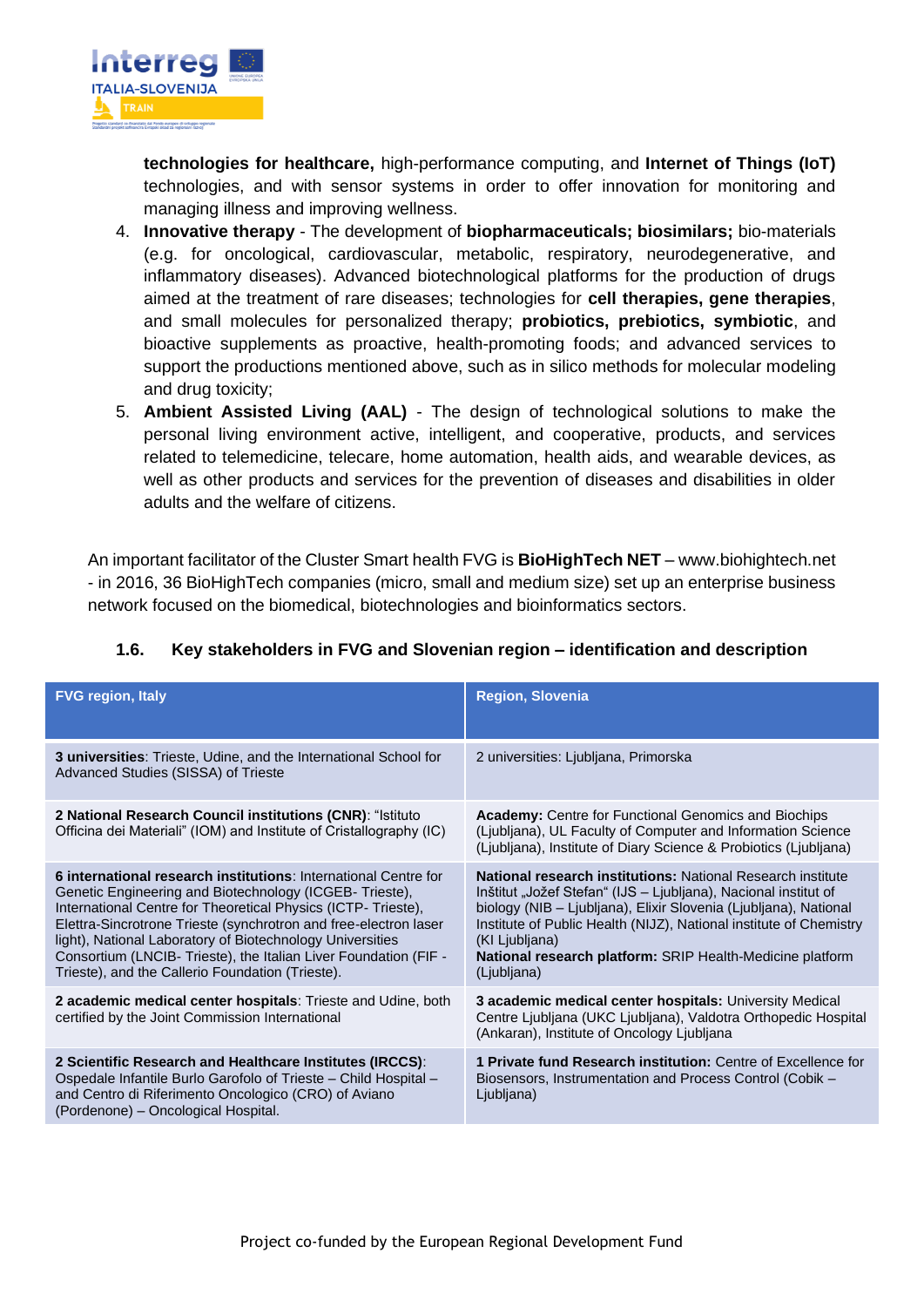

| 4 science and technological parks: AREA Science Park of<br>Trieste, Science and Technology Park Luigi Danieli of Udine,<br>Technology Park of Pordenone, and InnovaFVG of Amaro | 2 science and technological parks: Technology park<br>Ljubljana, Slovenian Innovatin Hub (SIH - Ljubljana) |
|---------------------------------------------------------------------------------------------------------------------------------------------------------------------------------|------------------------------------------------------------------------------------------------------------|
| 1 public organization providing services to senior citizens,<br>specifically focusing on those who are disabled: Azienda<br>pubblica per i Servizi alla Persona (ITIS, Trieste) | 1 Non-profit research institution: Inštitut za nutricionistiko<br>(Ljubljana)                              |
| 150 companies                                                                                                                                                                   | 27 active biotech companies                                                                                |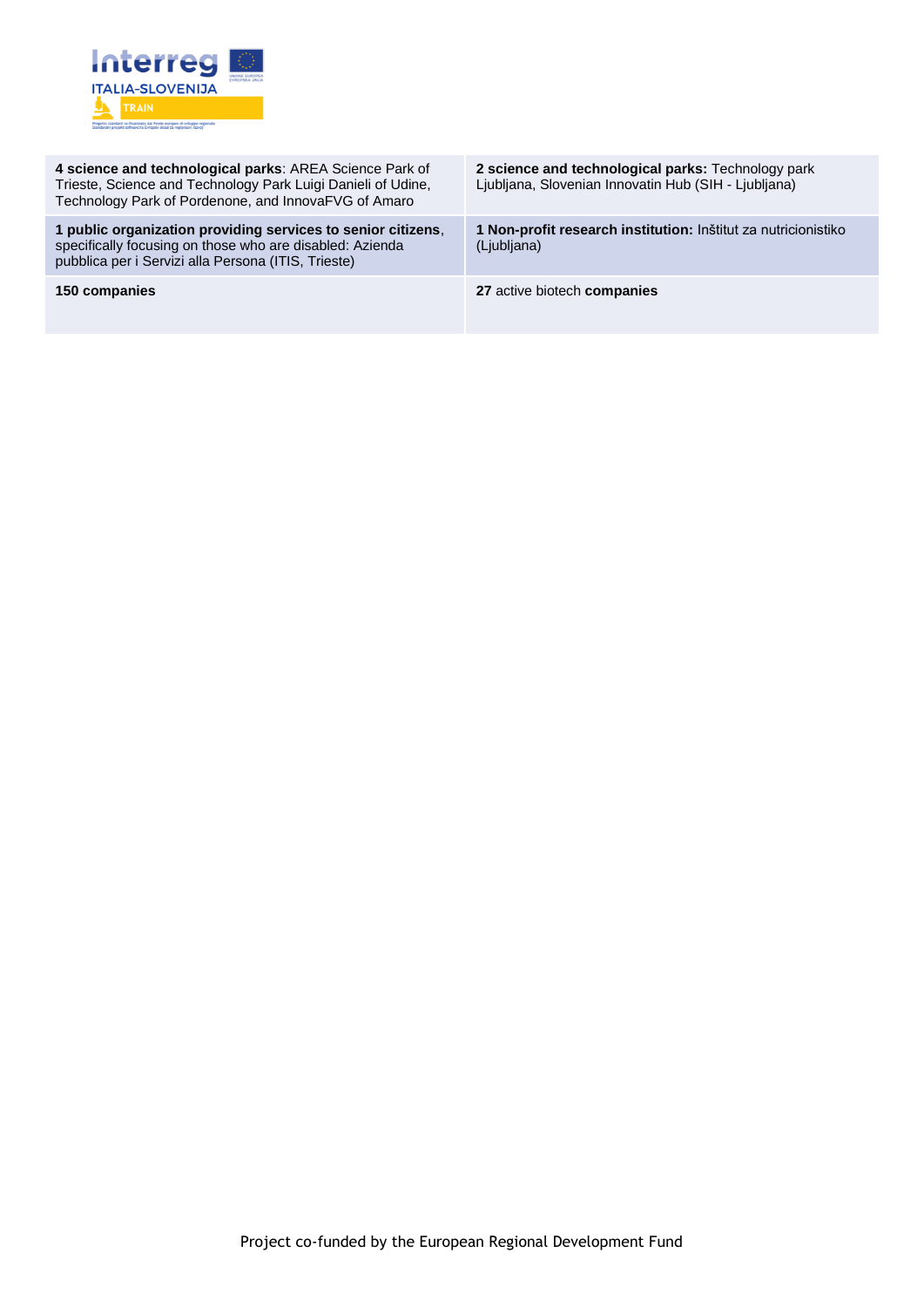

# <span id="page-11-0"></span>2. Analysis-based identified needs of key stakeholders

Based on specific interviews and research conducted, we will further identify stakeholder needs, which will help us identify common needs in order to find synergies to facilitate the establishment of the BioTech station.

## <span id="page-11-1"></span>**2.1. Analysis-based identified needs of key stakeholders in FVG region**

Identified needs of companies and research institutions in Biotech, biomed and healthcare sector (Source: Summary of the interviews in FVG region)

9 companies and 1 research institution that operates in Biotech, biomed and healthcare sector have been interviewed.

We identified different types of interest in the TRAIN project.

## **AB ANALITICA srl**

They are interested in the technology of the ICGEB laboratory for the research and characterization of new biomarkers to develop in vitro diagnostic tests in the molecular biology field, particularly in the diagnosis of ovarian cancer.

Needs: to optimize the automation sector to reduce waste and to improve production processes.

## **ALIFAX srl**

**I**nterest in identifying and characterizing new biomarkers for oncology diagnostics.

## **ALPHAGENICS BIOTECH srl**

**T**hey are interested in the ICGEB laboratory technology for research and characterization of new biomarkers to develop in vitro diagnostic tests. Furthermore, they are interested in evaluating the efficacy of new nutraceutical active ingredients for new formulations. Needs: new foreign markets.

## **APE RESEARCH srl**

**T**hrough their technology they are interested in collaborating with the ICGEB in analyzing the initial process of analysis of the pharmacological / nutraceutical active ingredient, visualizing the image of the cell and characterizing its surface. Furthermore, the technology is able to visualize the part underlying the surface and what changes. Needs: growth at the international level.

## **ASOLTECH srl**

**T**he company, operating in the nutraceutical sector, is interested in the ICGEB technology to evaluate the effectiveness of new active substances able to support inflammatory states present in metabolic syndromes.

Needs: new markets and new customers to develop new production lines.

## **G&LIFE SpA**

**T**he interest is based on the need to test new active ingredients for the formulation of innovative supplements to be associated with their DNA analysis platform that correlates the genetic patrimony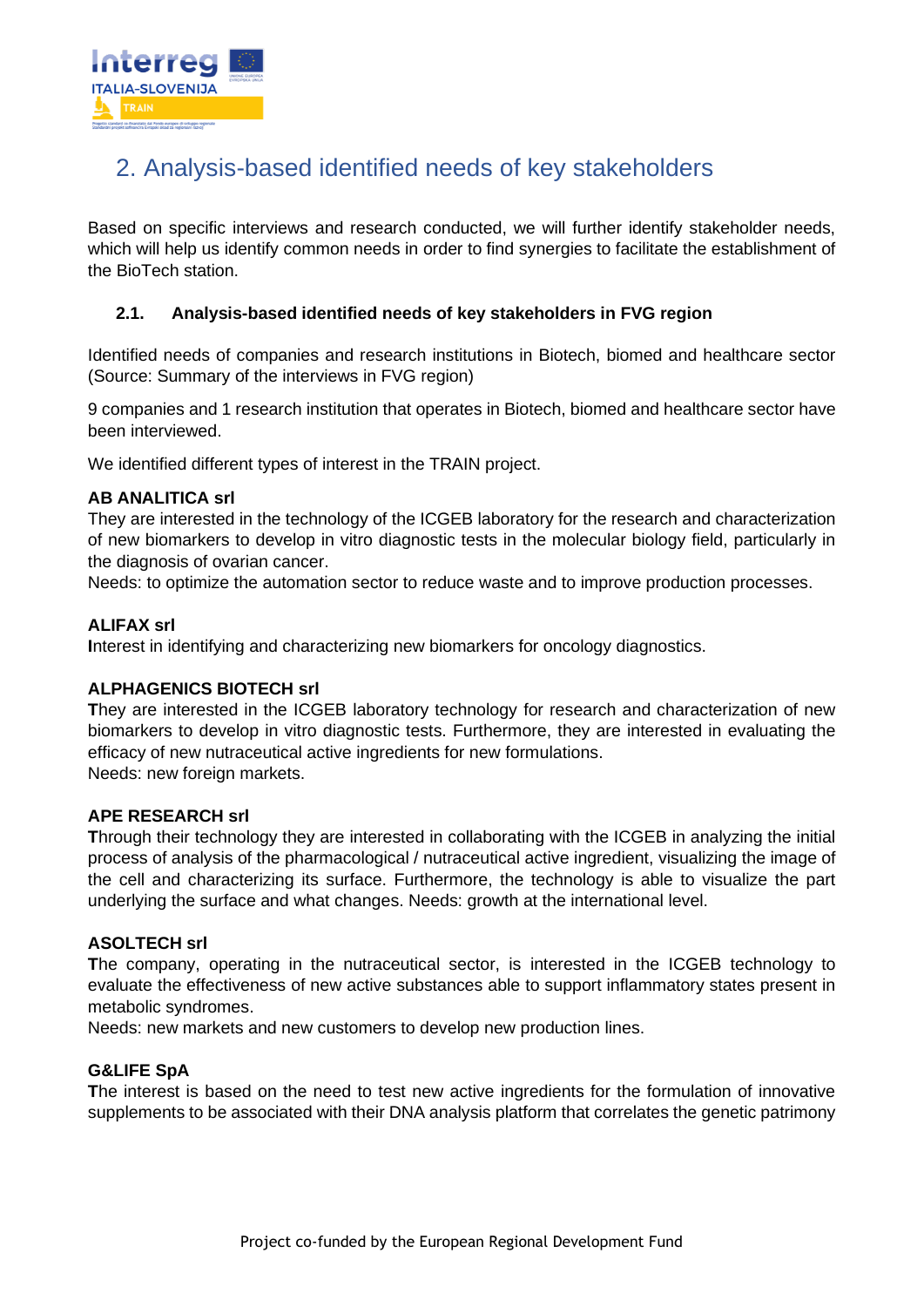

with the individual response to food. Furthermore, they are interested in the analysis of new compounds in the cosmetic field. Needs: new markets

#### **THUNDERNIL srl**

**I**nterest in identifying and characterizing new biomarkers to be applied to their diagnostic platform based on bionanosensors.

Needs: private financing.

#### **TRANSACTIVA srl**

**T**hey are interested in the technology of the ICGEB to evaluate the effectiveness of new therapeutic molecules produced by plants for the therapy of tumors and rare genetic diseases. Needs: public or private financing.

#### **VIVABIOCELL SpA**

**T**he interest exists if ICGEB technology develops a cell growth protocol to be integrated with the Vivabiocell bioreactor to provide an ATMP (Advanced Therapy Medical Product) in regenerative medicine and immunotherapies.

Needs: new foreign markets.

## **FONDAZIONE ITALIANA FEGATO**

**They are interested in developing in vitro / vivo models for the study of steatosis and steatohepatitis** and to define new biomarkers. They are interested in a collaboration with the ICGEB for an exchange of information and know-how in the study of liver diseases. In addition, they are interested in in vitro cell models for the study of bilirubin neurotoxicity.

Needs: constant public financing.

## <span id="page-12-0"></span>**2.2. Analysis-based identified needs of key stakeholders in Slovenian region**

Identified needs of companies in Biotech, biomed and healthcare sector (Source: Interviews in Central Slovenia region).

7 companies that operate in Biotech, biomed and healthcare sector have been interviewed.

We identified different types of interest in the TRAIN project.

#### **ACIES BIO d.o.o.**

**H**as an established collaboration with the IJS research team involved in TRAIN project on the topic of Big Data. The company is also interested in participating at R2B events organized within the TRAIN project. Products are compatible with the TRAIN in the domains of aggrotech, foodtech and biomedicine.

Needs: from the support institutions i.e. TPLJ is to create stimulated environment that sells globally, provide a vibrant community space, create some networking events where people can interact, support with recruitment of capable and skilled labor.

## **ASCALAB d.o.o.**

Potential synergies with TRAIN are in image processing in relation to big data for medical use. They remain opened for collaboration at the R&D projects with the TRAIN partners and their research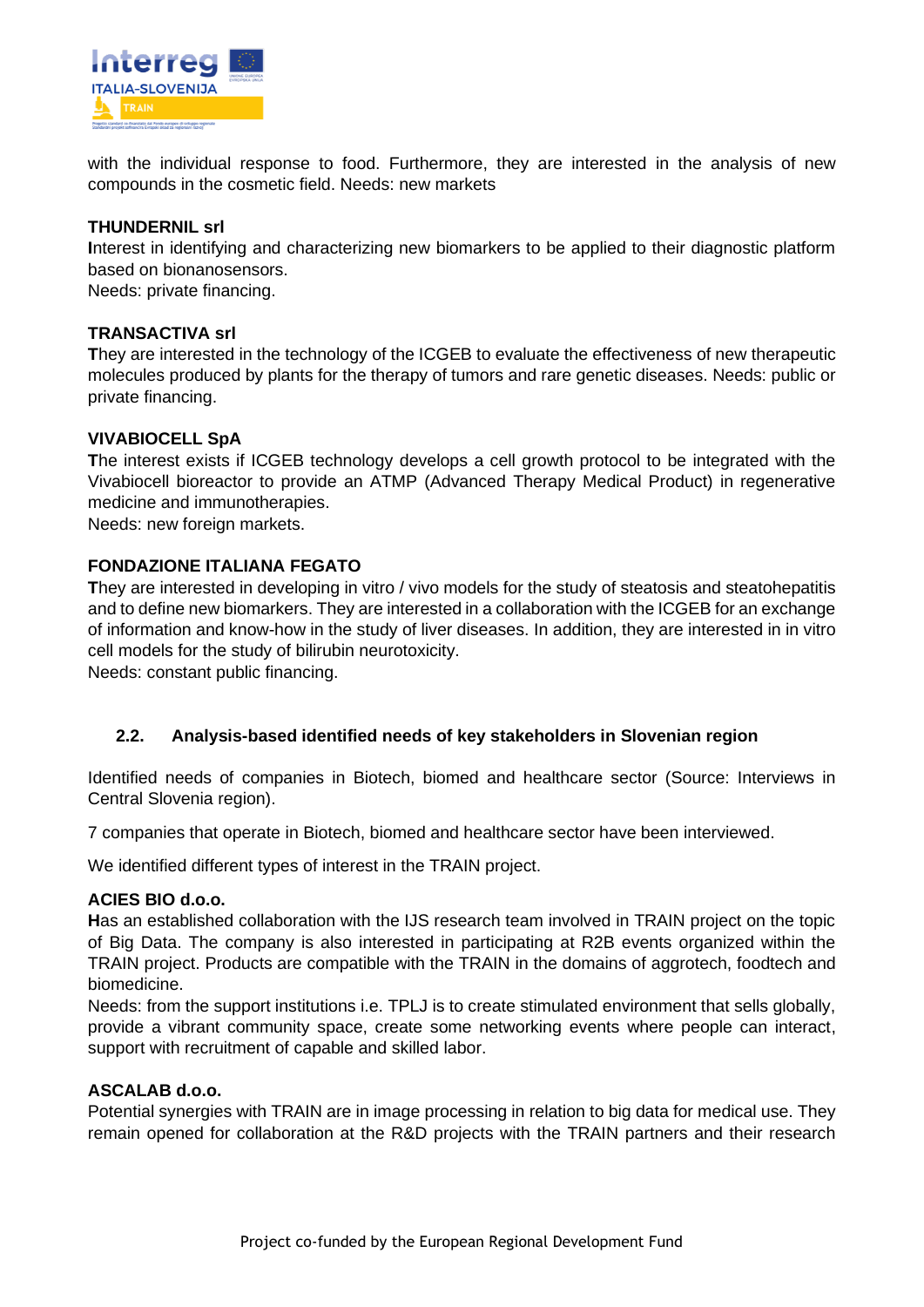

groups in the future. Expertise exchange development for most promising market areas such as medicine & health where they have established M&S networks.

Needs: Events related to recruitments; assistance with external funding for pilot testing and new product development ; assistance to connect with the research groups from the national research institutions.

#### **CELICA d.o.o.**

Currently there are now synergies detected with the researchers and business in the TRAIN project. Needs: global market exposure i.e. being incentivized and invited to participate at the global scientific and business conferences in the area of cell research.

## **COSYLAB d.o.o.**

Big data is becoming an important asset in all areas of medicine and Cosylab is therefore open to collaborations (mostly research based) in this field. Genetics is not in their focus, but they are also aware of the emerging field of genomic data and with to remain updated on the matter. Moreover, they welcome opportunities to meet research groups and young PhDs, especially in the field of image analysis. Informing on joint projects exploring control systems in the areas of radio therapy, space exploration, energy and big science.

Needs: Recruitment of skilled personnel and head-hunting events (booth camps, hackathons).

#### **JAFRAL d.o.o.**

Bacteriophages could be one of the modules for targeting cells to deliver therapeutical mRNA molecules. Big data system would come handy with modernizing analytical methods (seequencing data, predictions) as well as cybersecurity of data.

Needs: access to researchers, improved analytical methods (data sequencing), collaboration with the project on fighting infections with building up immune systems (Valdoltra hospital).

## **LABENA d.o.o.**

At the moment, no clear-cut synergies were identified, mostly due to Labena's very niche research orientation, which does not "fit" with TRAIN's agenda. But, the very fact that ddPCR is becoming the next default method in screening and gene analysis, knowing Labena could be beneficial in coming years, especially when applying for new projects, as the company pointed out that they are interested in participating in bigger research projects.

Needs: skilled human resources and attracting researchers.

#### **OMEGA d.o.o.**

Possible synergies could be found with the bioinformatics in the area of big data mining for diagnostics, classification systems, imaging with sequencing analysis, data security with the forensics research and analytics. They are well established in area of small genomics - i.e. research with bacteria, viruses, fungus. Small genomics research and classical sequencing would be possibly areas of interest for developing methods of data mining. Collaborative projects would be of interest i.e. they could enter into projects as industrial partner in the future should they find the commercially viable interest in the R&D project. In the area of intellectual property and technology transfer the company does not own any intellectual patents or handle other IP rights as R&D was insofar not their main service. They would be interested to give presentation about their research and lab training possibilities at IJS postdoctoral school.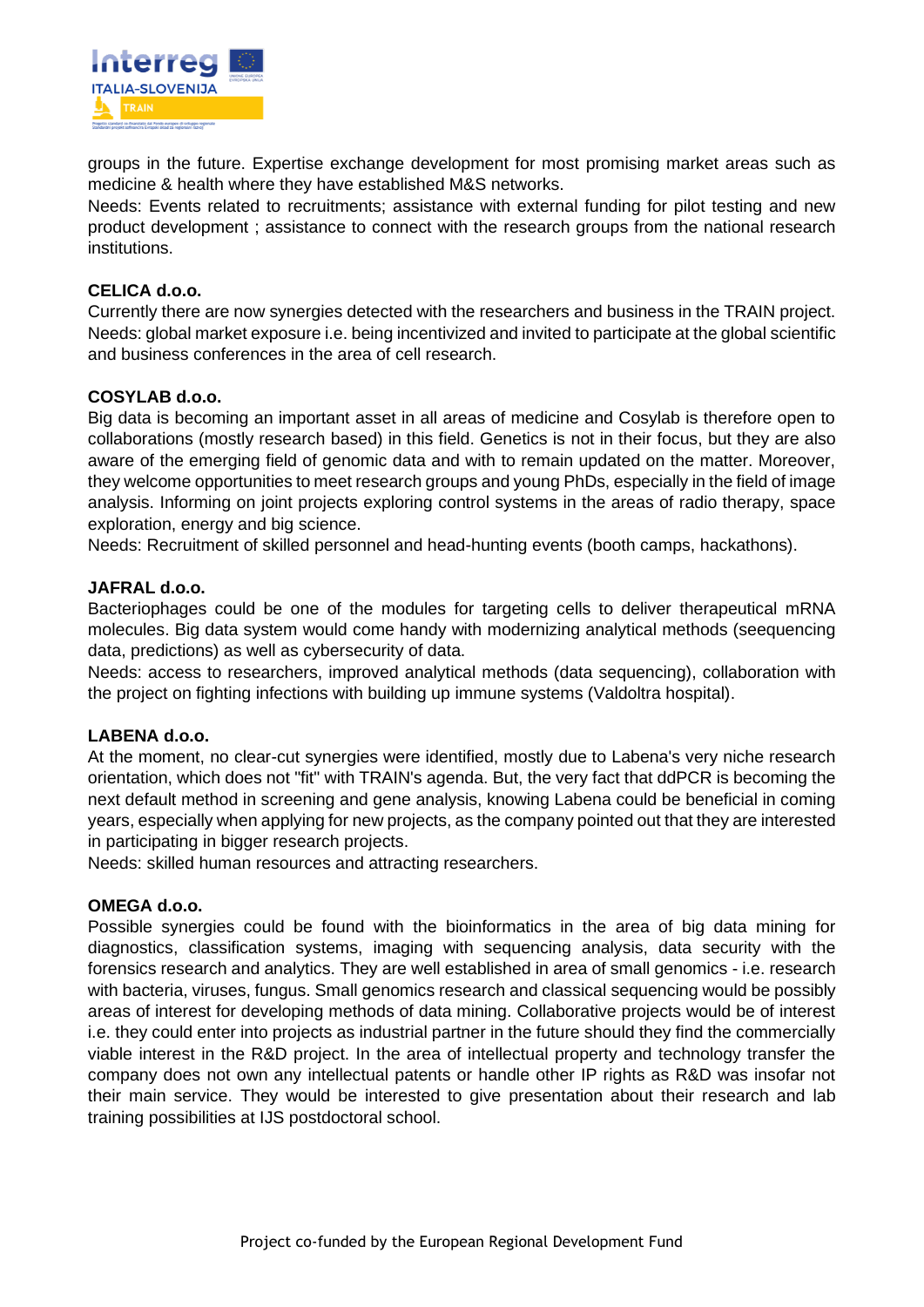

Needs: Collaborative projects; performing research for external partners; identify trends in ICT supported sequencing (i.e. data mining, hierarchical classification, machine learning and complementarity research and lab services with the ICGBE).

## <span id="page-14-0"></span>**2.3. Classification of identified needs**

Identified list of needs of key stakeholders in this cross-border region could be clustered into the following **five clusters**:

- 1. Market access
- 2. Networking ecosystem: Vibrant community space to provide space
- 3. Knowledge, expertise and technology
- 4. Access to funding
- 5. Digital / Big data / Bioinformatics

| <b>Key challenges</b>                                                | <b>Slovenia</b>                                                                                                                                                                         | <b>Italy</b>                                                                                      |
|----------------------------------------------------------------------|-----------------------------------------------------------------------------------------------------------------------------------------------------------------------------------------|---------------------------------------------------------------------------------------------------|
| Market access                                                        | new foreign markets (Celica<br>d.o.o.                                                                                                                                                   | new foreign markets<br>(Alphagenics Biotech srl,<br>Asoltech srl, G&Life SpA,<br>Vivabiocell SpA) |
|                                                                      |                                                                                                                                                                                         | growth at the international<br>level (Ape Research srl, Acies<br>Bio d.o.o.)                      |
|                                                                      |                                                                                                                                                                                         | new customers to develop<br>new production lines (Asoltech<br>srl),                               |
| Networking ecosystem:<br>Vibrant community space to<br>provide space | collaborative projects (Omega<br>d.o.o.                                                                                                                                                 |                                                                                                   |
|                                                                      | global market exposure i.e.<br>being incentivized and invited<br>to participate at the global<br>scientific and business<br>conferences in the area of cell<br>research (Celica d.o.o.) |                                                                                                   |
|                                                                      | support institutions i.e. TP LJ<br>to provide a vibrant<br>community space (Acies Bio<br>d.o.o.                                                                                         |                                                                                                   |
|                                                                      | networking events (Acies Bio<br>$d.o.o.$ )                                                                                                                                              |                                                                                                   |
| Knowledge, expertise and<br>technology                               | headhunting events - booth<br>camps, hackathons (Ascalab<br>d.o.o., Cosylab d.o.o.)                                                                                                     | to optimize the automation<br>sector to reduce waste and to                                       |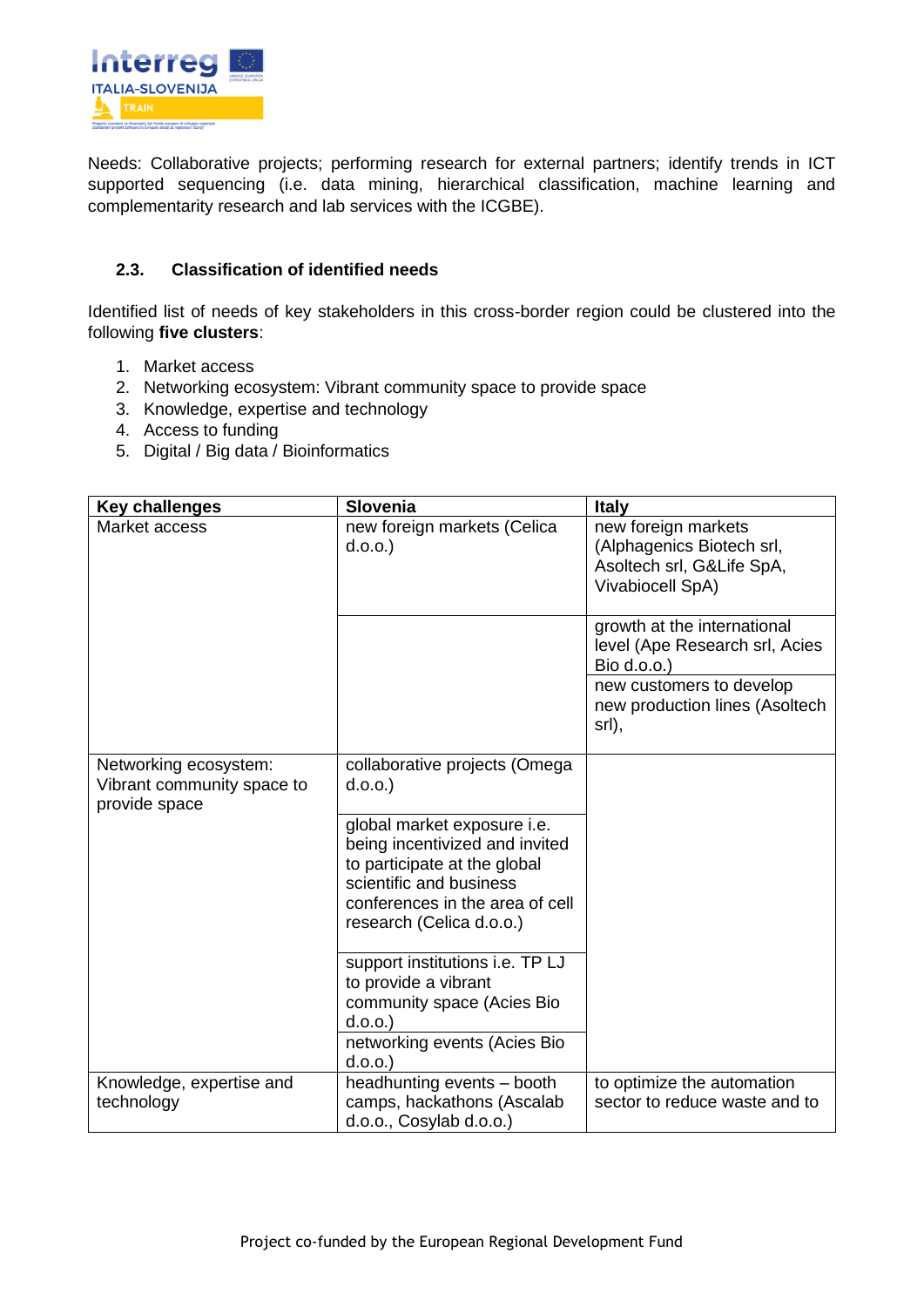

| Knowledge, expertise and<br>technology        | access to researchers (Jafral<br>d.o.o.<br>support with recruitment of<br>capable and skilled labor<br>(Acies Bio d.o.o., Ascalab<br>d.o.o., Labena d.o.o.)                                                                                                                       | improve production processes<br>(AB Analitica srl),                                                                            |  |
|-----------------------------------------------|-----------------------------------------------------------------------------------------------------------------------------------------------------------------------------------------------------------------------------------------------------------------------------------|--------------------------------------------------------------------------------------------------------------------------------|--|
|                                               | performing research for<br>external partners (Omega<br>d.o.o.<br>collaboration with the project<br>on fighting infections with<br>building up immune systems,<br>Valdoltra hospital (Jafral<br>d.o.o.                                                                             |                                                                                                                                |  |
| Access to funding                             | assistance with external<br>funding for pilot testing and<br>new product development<br>(Ascalab d.o.o.)                                                                                                                                                                          | private financing (Thundernil<br>srl, Transactiva srl)<br>public financing (Transactiva<br>srl, Fondazione Italiana<br>Fegato) |  |
| Digital / Big data /<br><b>Bioinformatics</b> | identify trends in ICT<br>supported sequencing (i.e.<br>data mining, hierarchical<br>classification, machine<br>learning and complementarity<br>research and lab services with<br>the ICGBE) (Omega d.o.o.)<br>improved analytical methods<br>(data sequencing) (Jafral<br>d.o.o. |                                                                                                                                |  |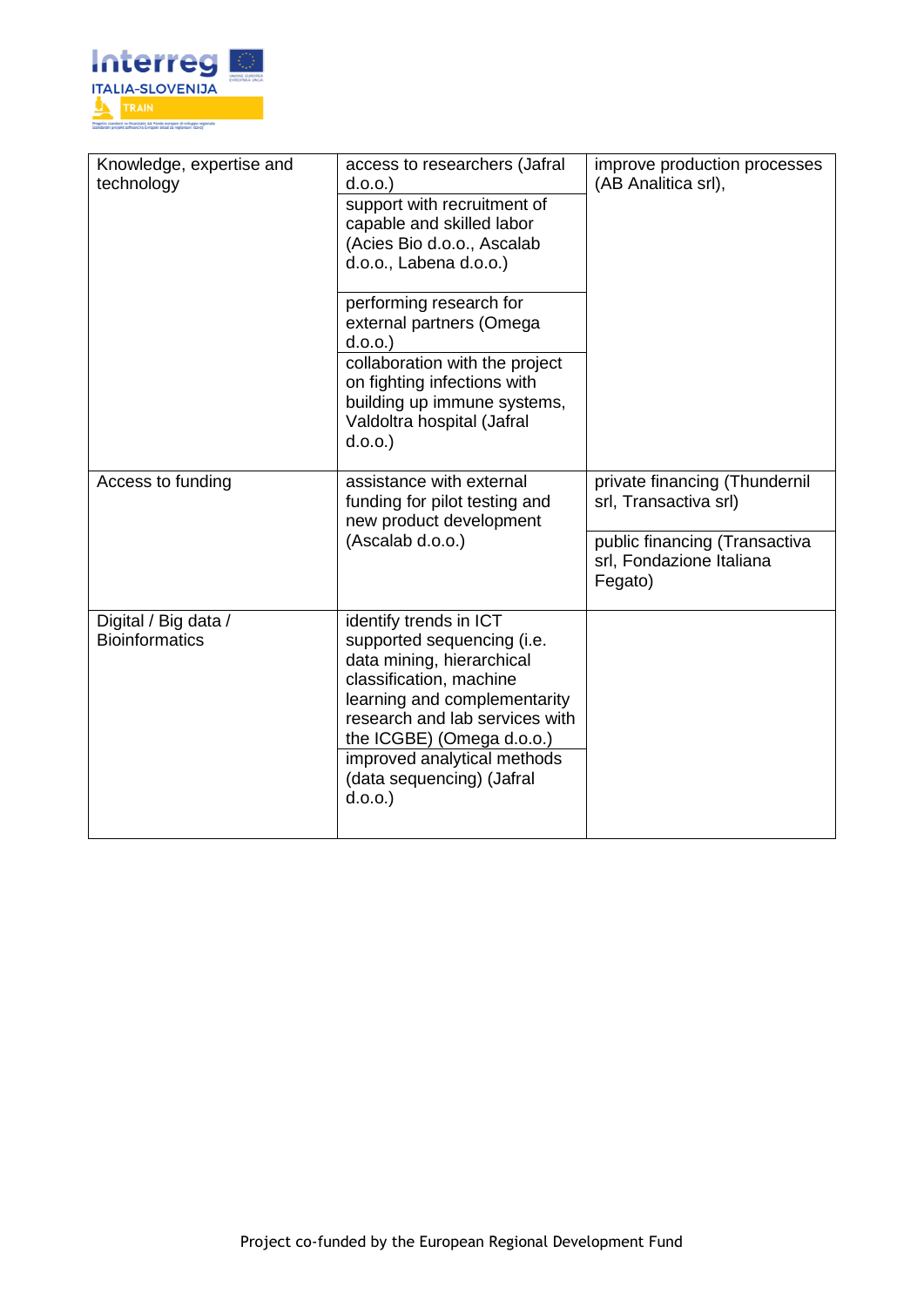

## <span id="page-16-0"></span>3. Strategies to fulfil the needs

The BioTech station will be designed to support start-ups in particular when they face major challenges that are not adequately covered by the ecosystem in the cross-border region of Slovenia and the FVG region - this is especially true for red biotechnology and bioinformatics. Given that these two areas are of strategic importance, as they are key factors in the advancement of personalized medicine, setting up a BioTech station will ensure the appropriate conditions for the start-up companies in the region and their successful operation in one of the most advanced fields of medicine.

The BioTech station will thus become a central regional "Ecosystem", which will be a key source of innovation and will connect all stakeholders of both regions.

The long-term goal of the BioTech station is to develop into a recognizable platform that can go side by side with similar and already established platforms such as BIO International Convention (USA) and BIO-Europe, but unlike these two the BioTech station will focus solely on the needs of start-ups and small businesses in the area of red biotechnology.



#### Biotech station - Regional Integrated 'Eco system' of innovation

BioTech station - specialized vibrant cross-boarder community platform intersection

*Picture 3 BioTech station - Regional integrated "Eco System" of innovation*

The concept of the biotechnology station will be based on the current infrastructure and activities that are already provided by the project partners (i.e. BioHighTech NET, Healthday.com,…)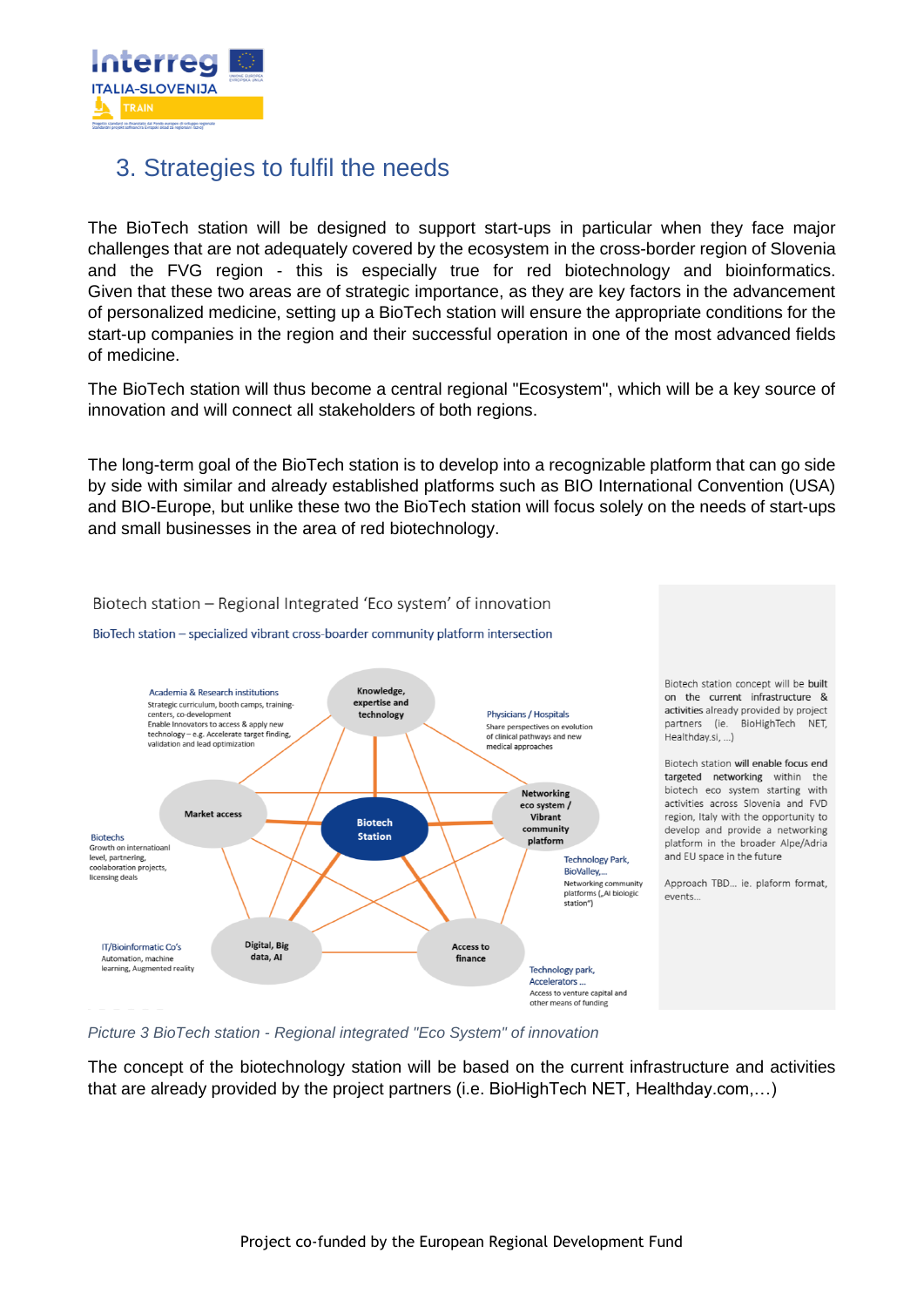

The BioTech station will enable focused networking in the Biotechnology Ecosystem, starting with activities across Slovenia and the FVG region, in Italy, with the possibility of developing and providing a network platform in the wider Alps / Adria region and the EU in the future.

The BioTech station must be designed to partner with the academia, research institutes, doctors and health care institutions, venture capital resources, have access to appropriate professional staff and have a vibrant connection with actors that will help to improve market access and increased capital (access to major related companies, biotech accelerators).

The academia and research institutes will assist in the development of the strategic curriculum, the preparation of boot camps and training centers, co-creation of content, as well as providing innovators with access to and use of new technology (e.g. accelerated goal finding, validation and optimization). Physicians and health care providers will share perspectives on the development of clinical pathways and new medical approaches. With the help of the BioTech station, biotech companies will acquire new strategic partners, licensing offers, new project collaborations and thus growth in the international market. IT companies and companies that work in the field of bioinformatics will expand their knowledge of automation, machine learning and augmented reality. Business promoters, Technology Park, Slovenian innovation hub, AREA Science Park of Trieste, Science and Technology Park Luigi Danieli of Udine, Technology Park of Pordenone, and InnovaFVG of Amaro would be helpful in accessing venture capital and other funding. The purpose of the BioTech station will be to connect and network all interested stakeholders of red biotechnology.

As we have found out through the analysis, the key needs of the stakeholders of both regions in the field of red biotechnology are as follow: market access, networking opportunities, recruiting suitable staff, obtaining investments and bioinformatics, digital and big data.

Below we list the existing activities and events of both regions, which to some extent already satisfy some recognized needs, but not yet sufficiently in the field of red biotechnology, the field of our stakeholders.

## **Existing platforms to fulfill the need – Market access**

| <b>SIS EGIZ</b> (Slovenian Innovation Hub) |            |
|--------------------------------------------|------------|
| <b>SLO</b>                                 | <b>FVG</b> |

SIS EGIZ as association of excellent and creative, creates new opportunities for the organizations willing to explore development possibilities of breakthrough technologies in their own development as well as in the scope of the projects of Slovenian Smart Specialization. The Hub serves as a new model of networking around breakthrough technologies as the fastest route to the results. It, therefore, involves start-ups, SMEs, big companies, domestic and international research partners.

SIS EGIZ is not specialized specifically for red biotech but serves as a general platform.

Examples for specialized global red biotech platforms for market access (access to business partners, distributers and costumers) are: BIO US, BIO Europe, Bio Asia, JP Morgan Healthcare, CPHI and such like.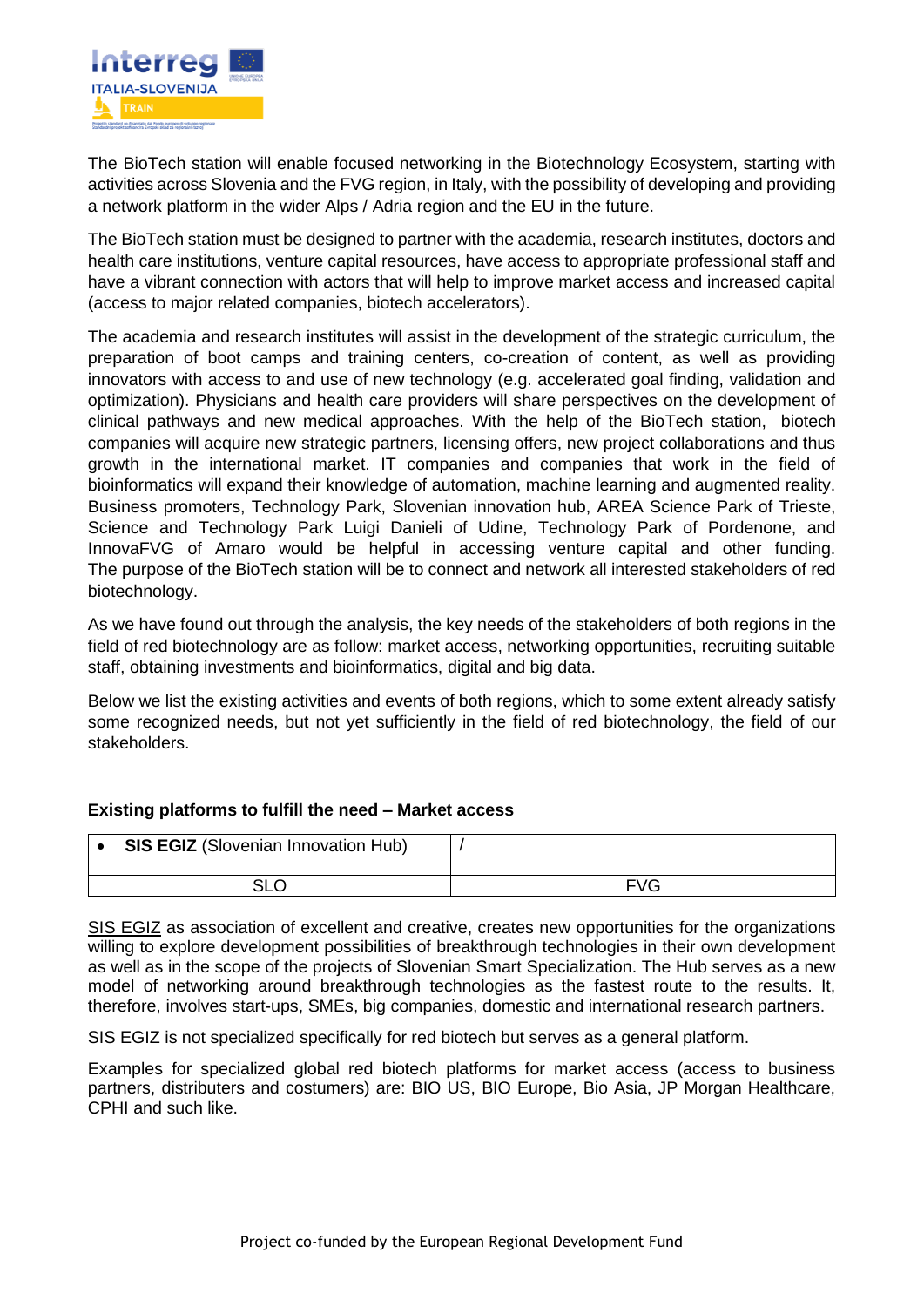

## **Existing platforms to fulfill the need - Networking ecosystem**

| <b>Slovenian Biotech Database</b><br><b>Slovenian Business &amp; Research</b><br><b>Association</b><br><b>SIS EGIZ</b> (Slovenian Innovation Hub)<br><b>EIT Health</b><br><b>HealthDay</b><br>Euraxess Networking Slovenia (incl. IJS,<br>University of Ljubljana and others) | $\bullet$ | Meet in Italy for life sciences (Trieste)<br><b>BioHigh Tech NET (Trieste)</b><br><b>CBM</b> (Trieste)<br>Friuli Innovazione (Udine)<br>Euro Bio High Tech (2019 Trieste)<br><b>SIS FVG</b> |
|-------------------------------------------------------------------------------------------------------------------------------------------------------------------------------------------------------------------------------------------------------------------------------|-----------|---------------------------------------------------------------------------------------------------------------------------------------------------------------------------------------------|
| SLO                                                                                                                                                                                                                                                                           |           | <b>FVG</b>                                                                                                                                                                                  |

HealthDay.si is a community of health and care stakeholders from Slovenia working towards an innovation friendly ecosystem. HealthDay.si DIH program is made specifically with the aim to support SMEs and Midcaps in their digital transformation as well as enhance their role as agents of transformation of the whole Slovenian health and care system. We do this by connecting stakeholders, across clusters and sectors, identify specific needs for competencies development and internationalisation.

The Slovenian Biotech Database is a product of Venture Valuation and part of the global Life Sciences lead generation and intelligence platform Biotechgate. Their mission is to provide up-todate company and business information of the Biotech, Pharma and Medtech sectors to professionals everywhere, in order to support them in identifying the most appropriate business partners, customers and suppliers.

The Slovenian Business and Research Association (SBRA) is a Brussels-based representation office of the most successful and highly respected Slovenian organisations from both the public and private sectors. Established in 1999 as an international non-profit association connecting business, research and local communities in Slovenia with the EU institutions and other public and private bodies at EU level. SBRA members represent a wide-spectrum of Slovenian interests, from the fields of business and research.

EIT Health is the largest network of organizations and innovations in the field of health, supported by the European Institute of Innovation and Technology (EIT) and the European Union. It organizes one of the largest pan-European accelerators with more than 20 different programs for students, PhDs, SMEs and professionals in the fields of medical technology, biotechnology and life sciences and eHealth. At LUI ad a part of EIT Health they also organize an Innovation Day - EIT Health iDay - which is a great opportunity to develop a health idea for the first time. Together with the team, under leadership innovators have the opportunity to take the first steps into the world of entrepreneurship.

CBM (Connecting bio-research and industry), acknowledged by Regional Law 26/2005 and identified as Innovation District in Regional Law 3 of 02/20/2015, has the role of developing the potential of the Smart Health Cluster in the Italian Region of Friuli Venezia Giulia in the biomedicine, biotechnology and bioinformatics sectors. In this context, CBM has the task of creating close links between the industrial and research systems, as well as regional and national institutions in order to develop synergies covering the regional health sector. CBM is in charge of the "Smart Health" area in the framework of FVG region's Smart Specialization Strategy (S3) and plays a leading role in building relationships between all the actors in this field - entrepreneurs, researchers, clinicians,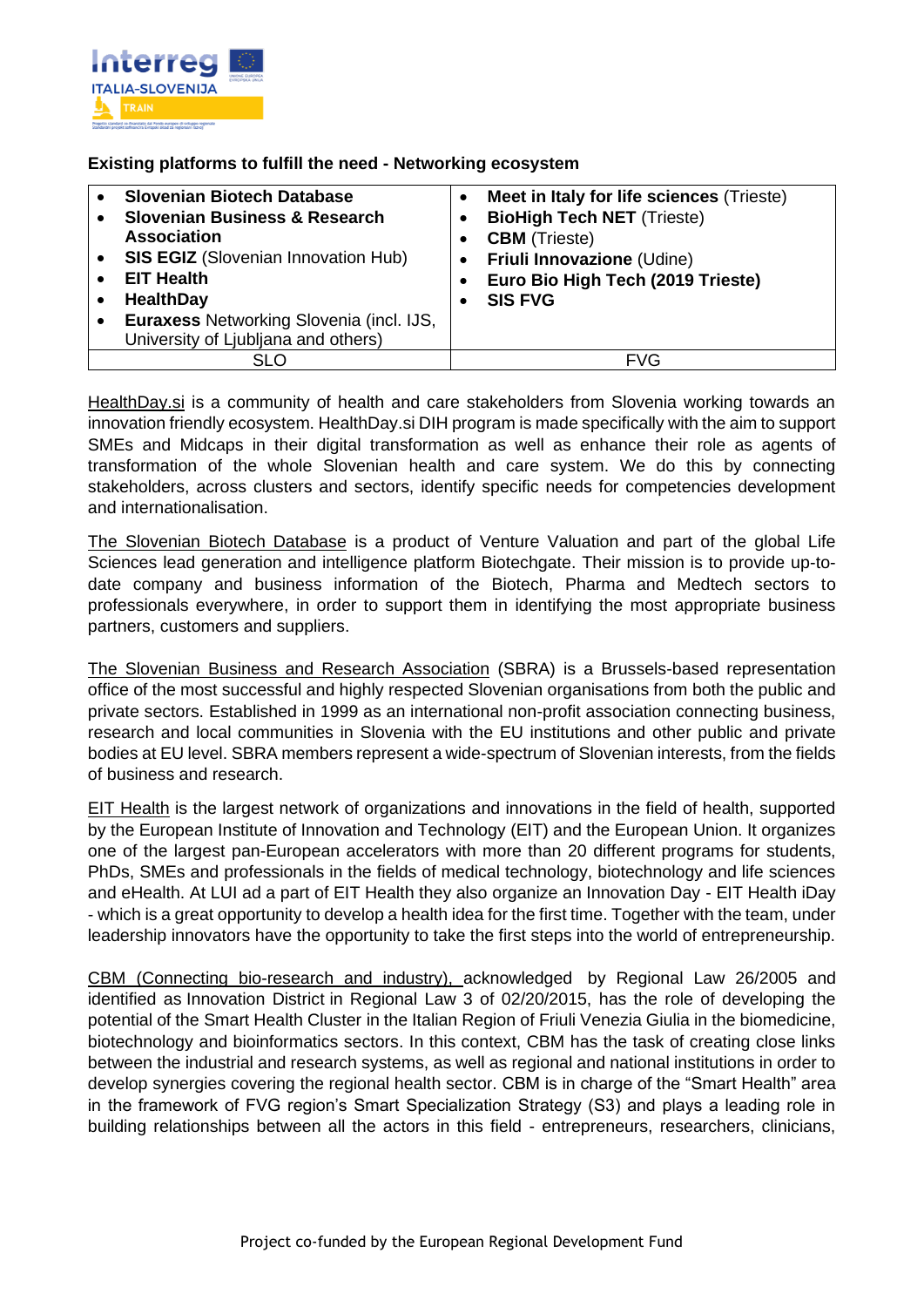

policy makers and people involved in finance and education - with the goal of promoting business innovation and social and economic growth at a regional level.

Meet in Italy for Life Sciences is the leading national matchmaking and update event on Life Sciences. Health-related innovations are among the key elements that influence the progress of mankind, the environment in which we live, and our wellbeing. Speaking about health, therefore, does not mean simply speaking about investments and costs, but rather about an absolute value that sees in technological innovation and scientific research the fundamental elements of growth.

BioHighTech Net is interested in coordinating and developing the demand for innovation of high-tech and bio-tech enterprise systems operating in the human health sector, in particular in the biomedical, in vivo and in vitro diagnostics, medical informatics and bioinformatics sectors, Internet of Things (IoT) and Industry 4.0, biotechnologies for innovative therapies and for agro-food and for the environment, technologies for ambient-assisted living.

Friuli Innovazione's task is to foster collaboration between researchers and companies and the industrial use of scientific and technological results produced by research. We assist young entrepreneurs, companies and researchers in the development of business ideas, innovative and high-tech, through the search for partners and funding, the start-up of new businesses, incubation and settlement at our reality.

Euro Bio High Tech is the first-ever showcase devoted to innovation in the biomedical sector, biotechnology and bioinformatics in the Central and Eastern Europe and Balkan areas. Globally, Bio High Tech and pharmaceutical industries are facing a series of new challenges brought about by market and R&D dynamics. Euro Bio High Tech provides an answer to these challenges, by showcasing and fostering debate with regard to research and development projects implemented by companies with Research Centres. Within the context of sector related events, Euro BioHighTech's distinctive features are: UNIQUENESS: presenting a concentration of territorial centres of excellence in the Bio High Tech field that is truly unique in the worldCROSS-DICIPLINARY NATURE showcasing in an integrated and synergic way. BioHighTech companies working in the fields of biomedical technologies (BioMed), biotechnologies (BioTech) and bioinformatics (BioICT) COMPLETENESS featuring and comparing all components of the Healh sector production chain: research, development, production, finance and communication.

Since 2016 SiS FVG, the Scientific and Innovation System of Friuli Venezia Giulia, represents a networking initiative of research institutions located in the Friuli Venezia Giulia region. SiS FVG objectives are:

- Create a 'Scientific Network of Excellence' that will enhance attractiveness and competitiveness of the Friuli Venezia Giulia Region at the national and international level
- Enhance activities that help valorisation of innovation, scientific and technology research
- Promote internationalization support services for research centres
- Technical and scientific divulgation and dissemination of innovation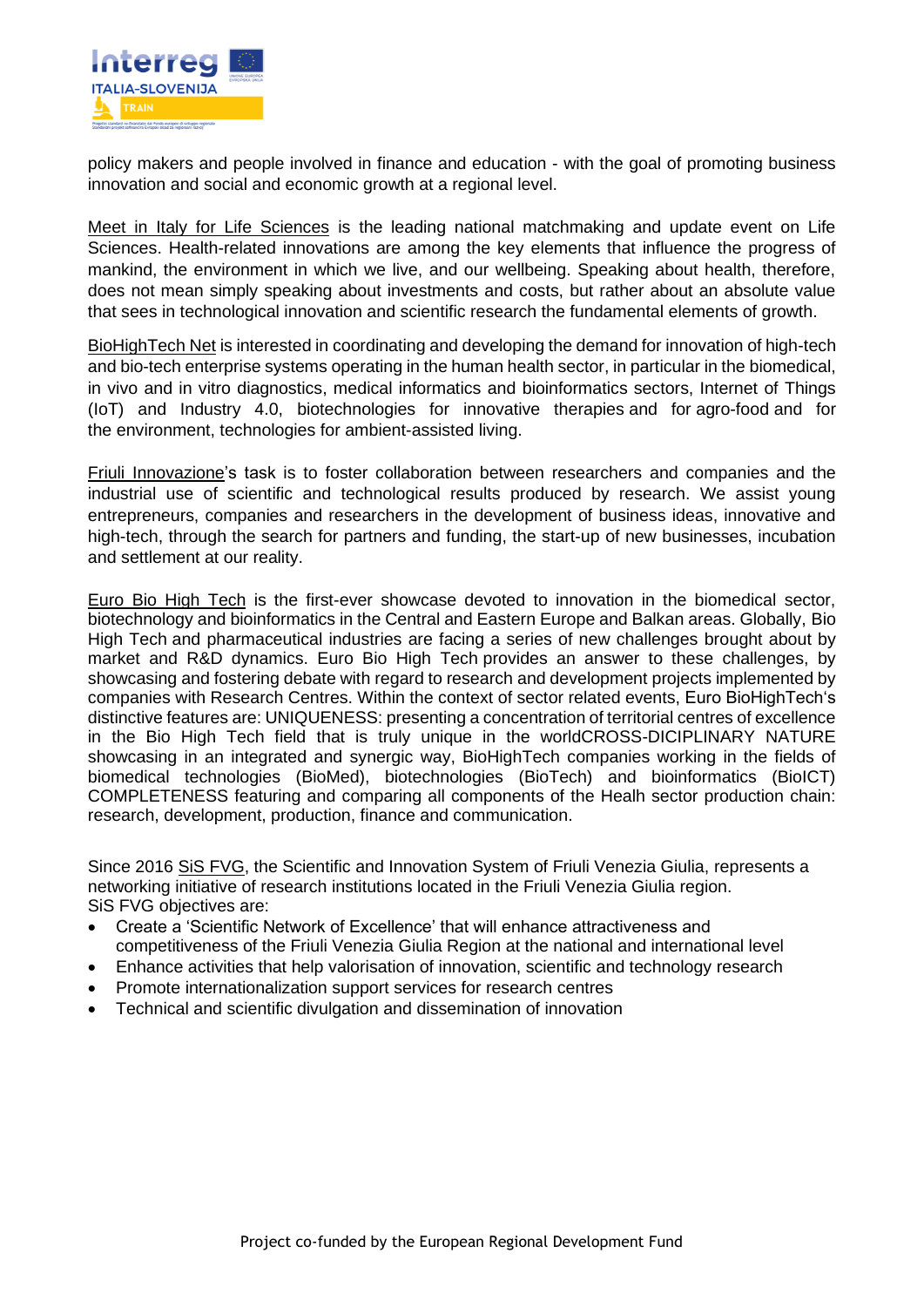

## **Existing platforms to fulfill the need - Knowledge, expertise & technology**

| <b>Euraxess Networking Slovenia (incl. IJS,</b><br>University of Ljubljana and others)<br><b>Annual Regional BioCamp (Lek/Novartis,</b><br>Slo)<br>Hackaton events (TP LJ, Slo),<br>"Jožef Štefan" Institute<br><b>SIS EGIZ</b> (Slovenian Innovation Hub) | Meet in Italy for life sciences (Trieste)<br>$\bullet$<br><b>CBM</b> (Trieste)<br><b>BioHigh Tech NET (Trieste)</b><br>$\bullet$<br>Friuli Innovazione (Udine)<br>Vitae biotech network<br>$\bullet$<br><b>ESOF 2020</b> (Euroscience open forum<br>Trieste)<br><b>ITS Alessandro Volta Foundation for</b><br>$\bullet$<br>the New Technologies of Life (Trieste)<br>Euro Bio High Tech (2019 Trieste)<br>$\bullet$<br><b>Data Science and Scientific Computing</b><br>(DSSC) - International course |
|------------------------------------------------------------------------------------------------------------------------------------------------------------------------------------------------------------------------------------------------------------|------------------------------------------------------------------------------------------------------------------------------------------------------------------------------------------------------------------------------------------------------------------------------------------------------------------------------------------------------------------------------------------------------------------------------------------------------------------------------------------------------|
| SLO                                                                                                                                                                                                                                                        | <b>FVG</b>                                                                                                                                                                                                                                                                                                                                                                                                                                                                                           |

Euraxess is a platform for researchers, entrepreneurs, universities and businesses to interact with each other. Packed with information, EURAXESS covers mobility issues for researchers and entrepreneurs, allows universities and businesses to find the right talent, and connects people, projects and funding.

BioCamp is a three-day forum where the best students of choice were met with recognized members and top management. The Forum is a great opportunity for talented young people to gain direct insight into the world of research in the international business environment of the pharmaceutical industry.

The ITS Alessandro Volta Foundation for New Life Technologies is a "non-profit" legal entity involving universities and research centers, training organizations, schools, businesses, local authorities and operates through projects consistent with the "New" technology area. Technologies of Life ". In relation to the strategic priorities for the country's economic development and in the areas and according to the priorities indicated in the regional programming, the Foundation pursues the aims of promoting the dissemination of technical and scientific culture and supporting measures for the development of the economy and policies active work.

VITAE Biotech Network – a business network headquartered in Friuli Venezia Giulia – was set up to provide personal healthcare services such as consultancy, assistance, maintenance and measurement to a wide range of enterprises. To achieve this goal the Network's eight companies pool their skills and resources.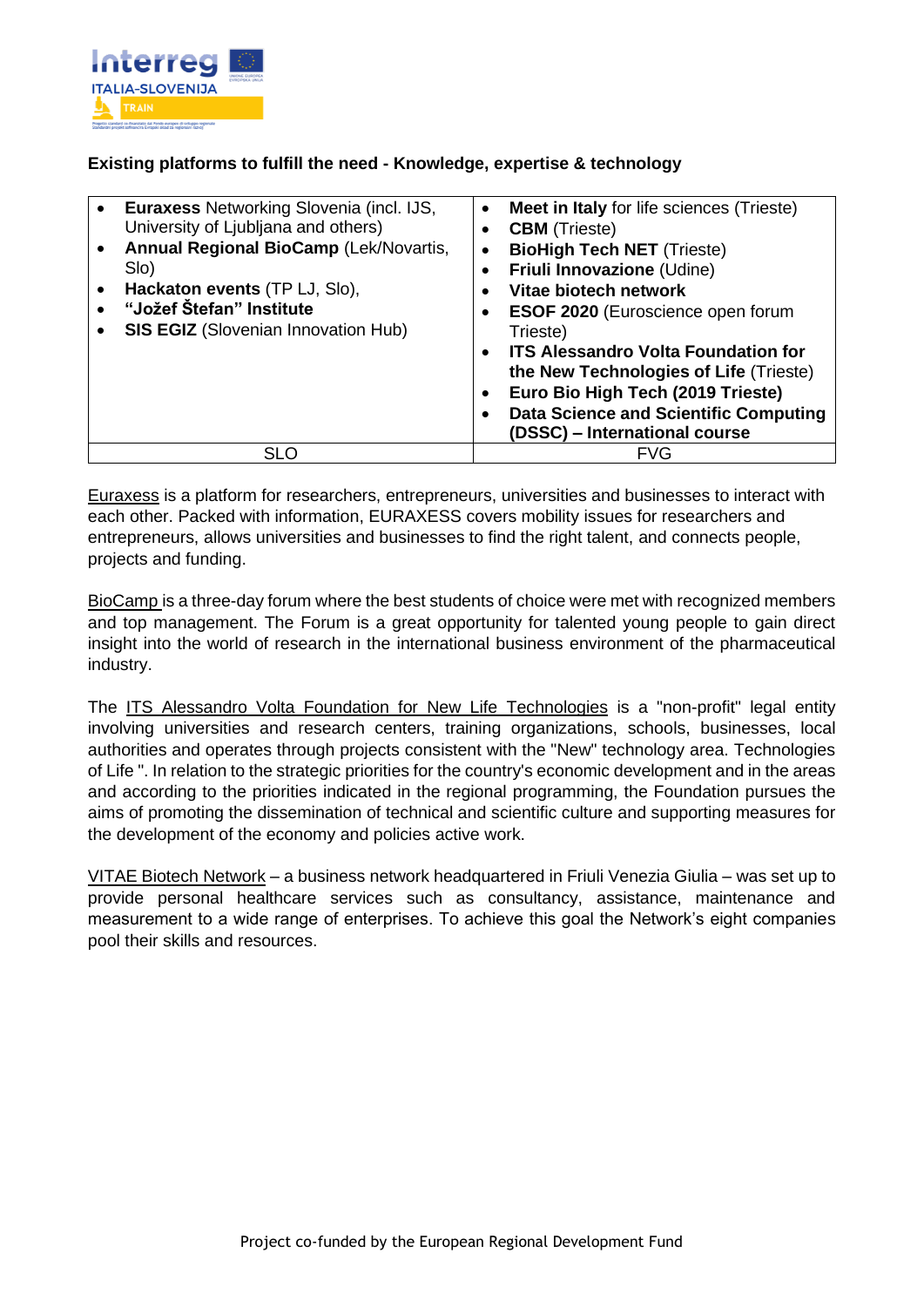

## **Existing platforms to fulfill the need - Access to funding**

| <b>Venture Capital Funds:</b><br><b>META INGENIUM, venture capital company,</b><br>Ltd., target industries biotech,<br>nanotechnology (investment in Bia<br>Separations), Business Angels of Slovenia<br>(Medicoapps), Silicon Gardens & Fil<br>Rouge Capital (Mediately medicine registry)<br><b>Business accelerators: ABC Accelerator</b><br>(ResSky)<br>Venture Capital Funds such as STH<br><b>Management (Visionect)</b><br>Business accelerators: Gratr:up Geek House<br>accelerator, Go:Global Slovenia accelerator,<br>DsgnFwd accelerator,<br><b>Slovene Enterprise Fund (public venture</b><br>capital fund)<br><b>SPIRIT Slovenia</b> – Public Agency for<br>Entrepreneurship, Internationalization,<br>Foreign Investments & Technology<br><b>SIS EGIZ</b> (Slovenian Innovation Hub)<br><b>SID Banka</b><br><b>Regional Operational Programme of the</b><br><b>European Regional Development Fund</b><br>2021-2027 | BioValley investment (IT) - focus on<br>$\bullet$<br>red biotech<br><b>Bio4dreams</b> (Milan, Trieste), privately<br>$\bullet$<br>funded certified incubator for innovative<br>startups<br>Banca Popolare di Cividale - Civi Bank<br>$\bullet$<br><b>Regional Operational Programme of</b><br>$\bullet$<br>the European Regional Development<br><b>Fund 2021-2027</b> |
|----------------------------------------------------------------------------------------------------------------------------------------------------------------------------------------------------------------------------------------------------------------------------------------------------------------------------------------------------------------------------------------------------------------------------------------------------------------------------------------------------------------------------------------------------------------------------------------------------------------------------------------------------------------------------------------------------------------------------------------------------------------------------------------------------------------------------------------------------------------------------------------------------------------------------------|-----------------------------------------------------------------------------------------------------------------------------------------------------------------------------------------------------------------------------------------------------------------------------------------------------------------------------------------------------------------------|
| <b>SLO</b>                                                                                                                                                                                                                                                                                                                                                                                                                                                                                                                                                                                                                                                                                                                                                                                                                                                                                                                       | <b>FVG</b>                                                                                                                                                                                                                                                                                                                                                            |

## **Existing platforms to fulfill the need - Digital, Big data, AI**

| HealthDay (TP LJ, Slo) | <b>Meet in Italy</b> for life sciences (Trieste) |
|------------------------|--------------------------------------------------|
| SRIP Health - Medicine | <b>CBM</b> (Trieste)                             |
| <b>SLO</b>             | <b>FVG</b>                                       |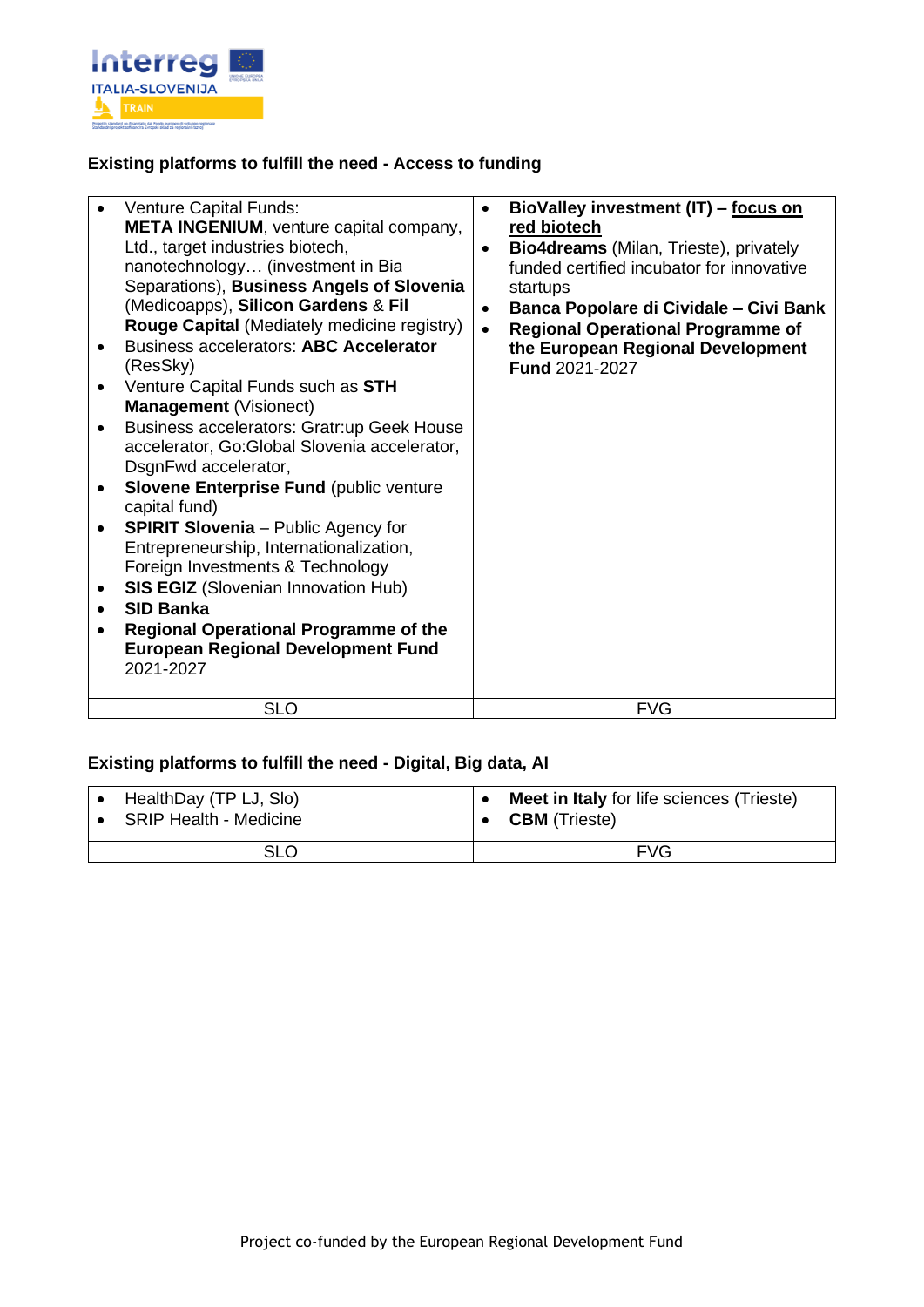

# <span id="page-22-0"></span>4. Strategy/Action plan for launching the BioTech station

The BioTech station will be a regional integrated Ecosystem for fostering innovation mainly in the field of red biotechnology and bioinformatics, bringing together biotechnology companies in the field of red biotechnology, academic institutions (universities, faculties, institutes), biotechnology centers, associations, service providers in this industry (contract research organizations CROs and contract manufacturing organizations CMOs) and bioinformatics companies.

The strategic goal of the Biotech station is to provide a platform that will enable start-ups and medium size companies to become the "Acies Bio" (SLO) and the "VivaBioCell" (FVG) of the future.

It will serve the needs of start-ups and small to medium-sized companies, most of which have not yet approved major products and are not yet on the market. It will seek to promote the economic and political environment and investment in biotechnology, will focus on the critical issues of start-ups and small businesses and will develop programs to increase their development – primarily access to capital, the market and relevant experts. Stakeholders will help create well-paying jobs in the growing market of red biotechnology and bioinformatics, which are driving the development of the healthcare field.

The BioTech station will strive to enrich the industry through networking, partnerships and education. For the launch of the BioTech station, we will organize a regional Satellite event, which will be set up side by side with already established and recognizable events in FVG (Meet Italy) and SLO (HealthDay), to ensure adequate awareness in the environment. At the same time, the BioTech station will rely heavily on modern digital technology to enable the management and reach of a larger number of target users.



*Picture 4 Action plan for launching the BioTech station*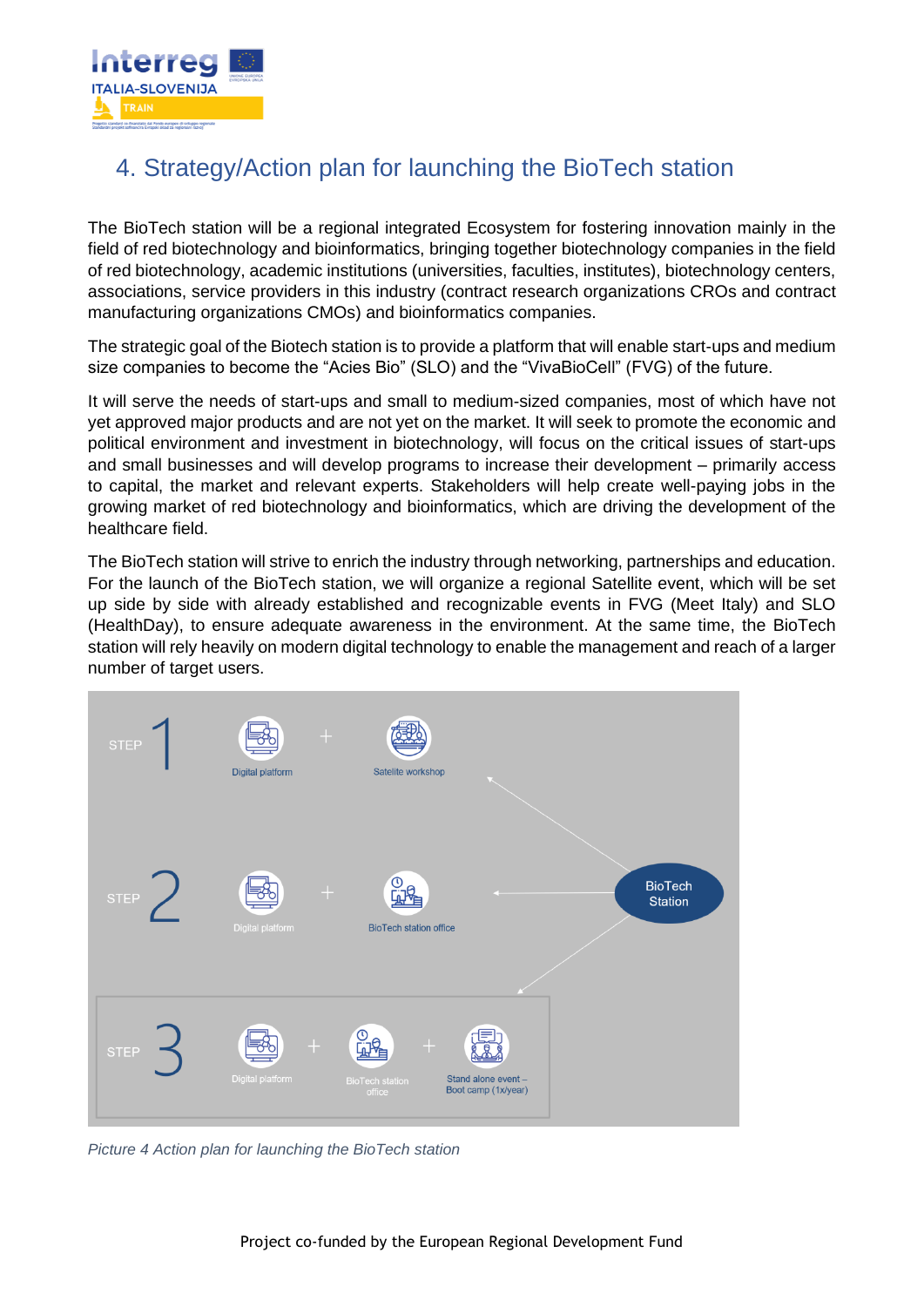

## **SHOWCASE COMPANIES: Acies Bio d.o.o. and The VivaBioCell S.p.A**

#### **Acies Bio d.o.o.**

Acies bio is a small size R&D based company operating in the areas of agrobiotechnologies, food biotechnology, synthetic chemistry. Acies Bio Ltd. was founded in 2006 by a small group of visionary scientists and has since grown to 50+ including microbiologists, molecular biologists, chemists and bioprocessing specialists, of which over a third with a Ph.D.

Company's core products/services are strain development through directed evolution and synthetic biology, fermentation process development for scaling up in industrial use, development of downstream processing steps in development of bioprocess technologies, chemical synthesis processes (i.e. new methodologies), fine tune key bioprocess parameters in its pilot scale bioreactors and a corresponding scale in DSP development (scaling up production facilities). Amongst the R&D based products are ingredients for rare disease treatments, new antibiotics based on resistant bacteria, new processes for vitamin production and other molecules for pharmaceutical, food, agriculture and chemical industry. The company operates in Europe, Asia and in the USA. They developed a unique business model based on the creation of joint ventures with their clients, extensive research collaboration (through their own facility with pilot fermentation equipment suited for technology demonstration collaborations) and R&D partnerships (acting as co-investors in technology development and co-ownership in the new IP and technology).

Acies Bio's business development process is business-industrial clients oriented (problem solving) and scientific-academia (research) based company. Company's R&D process is collaborative (with domestic and foreign research institutes) and defined ahead with their clients; depending on the type and nature of R&D project they enter different phases of development, sometimes also as investors.

Acies Bio owns facility with pilot fermentation equipment which is uniquely suited for technology demonstration collaborations. Acies Bio has successfully completed numerous FP7 and H2020 projects ([TIRCON](http://www.tircon.eu/), [TOPCAPI](http://www.topcapi.eu/), [Whey2Value](http://www.whey2value.com/), [CIPKeBiP](http://www.cipkebip.org/), [TRIH](http://www.amigoscience.eu/)) with significant contribution to final project success.

All this makes Acies Bio a premier partner for collaborative project proposals, related to food, feed and agro biotechnology and synthetic chemistry.

## **The VivaBioCell S.p.A**

VivaBioCell S.p.A is an Italian biomedical company based in Udine that operates in the development and marketing of devices and instruments to be used for the manufacture of advanced therapy medicinal products. Founded in 2007 as a spin - off of the University of Udine, it was acquired in 2015 by the US company NantCell, and thus became part of the NantWorks LCC group.

VivabioCell S.p.A. offers innovative solutions to support the development and production of ATMP in a strong, controlled and efficient manner. The company is currently certifying NANT 001, a bioreactor capable of automating the process of cell expansion in a closed system, which is currently performed in cleanrooms. Thanks to experience and ecosystem relationships they developed over time, they are also a facilitator for the adoption of advanced therapies in various markets, in particular in the European and US markets, ensuring the protection of the intellectual property at both the clinical and the manufacturing level.

The idea that gave life to VivaBioCell SpA, comes from a research conducted for the Italian Space Agency, aimed at the evaluation of the expansion of adult stem cells in particular conditions of microgravity and exposure to radiation, through the use of a "closed" automated tool that is able to ensure sterility.

The company was established on the initiative of Professor Francesco Curcio and accompanied during the establishment and initial phase by BIC Incubatori Fvg. The company has been able to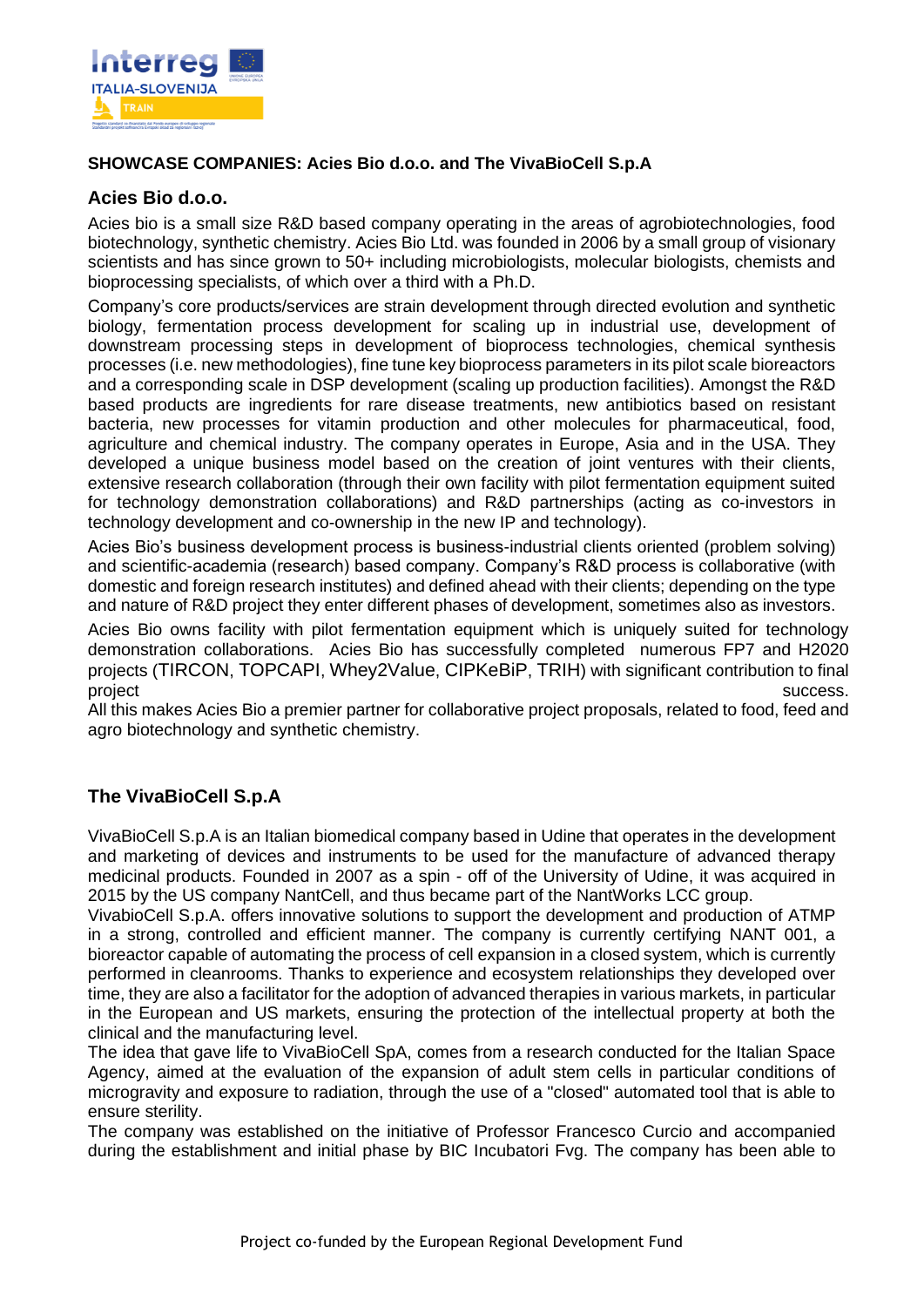

gather around it important partners such as TOR - Tissue Organ Replacements srl, spin-off of the University of Udine and vehicle company of the founders, Friulia Sgr (Fund Aladdin Ventures), Allegro Srl (Luxembourg investment fund operating on behalf of Assicurazioni Generali), Banca Popolare di Cividale and ZIP (Zanchi investments and shareholding).

In 2014, VivaBioCel S.p.A won the Altran Italia award for technology transfer and the first prototype of NANT 001 was developed, a device that works as a "GMP in a box" that automates the process of cell expansion in a closed system. The company, in the same year, initiated contacts with research centers and companies of great international importance, which would be fundamental for the upgrading of NANT 001, that is to say the Spanish clinic ITRT (European leading clinic for the musculoskeletal system therapies through expanded MSC) and with NantWorks.

2015 has been a pivotal year for the company, since it has been acquired by NantWorks Group, owned by the doctor - American entrepreneur Patrick Soon-Shiong, based in Los Angeles, California. Thanks to the acquisition, the development activities of the bioreactor system have been boosted, targeting applications both for the therapy of osteoarthritis and in synergy with the NantWorks activities in the new field of immunotherapies.

The commercial launch of NANT 001 has taken place in May 2018, at the World Advanced Therapies & Regenerative Medicine Congress 2019 in London, and has raised a lot of interest and confirming itself as a solution with a high degree of innovation compared to the solutions offered by its competitors.

Currently VivaBioCell S.p.A. is engaged in the launch of the industrialization of the "NANT" technology platform aimed at making the new therapies accessible to a large number of patients. In fact, there are more and more cell drugs that have shown in the main characteristics of safety and efficacy, but whose adoption is braked above all by the prohibitive costs of "labor-intensive" manufacturing processes.

VivaBioCell is committed to its region in the creation of an "ecosystem for advanced therapies" involving networks of companies, research centers, clinical centers, investors, etc. It is in fact a fundamental step for the development and diffusion of advanced therapies and the consequent progress of medicine.

## **STEP 1: SATELLITE WORKSHOP**

In a vibrant biotech and medical ecosystem, the digital platform and Satellite workshop will be the first launch event for the BioTech station. It will outline the challenges faced by stakeholders in both regions. The workshop will focus on presenting the BioTech station as a long-term strategy for growth, development and integration of the two regions. This would be complemented by content from the field of red biotechnology, presentation of trends, examples of good practices and guests from successful and established companies. The event will also give participants networking opportunities during the break periods such as the morning coffee during registration and the lunch break.

The organizer could also use this opportunity to conduct a survey with which they would obtain even more information on the needs of the stakeholders.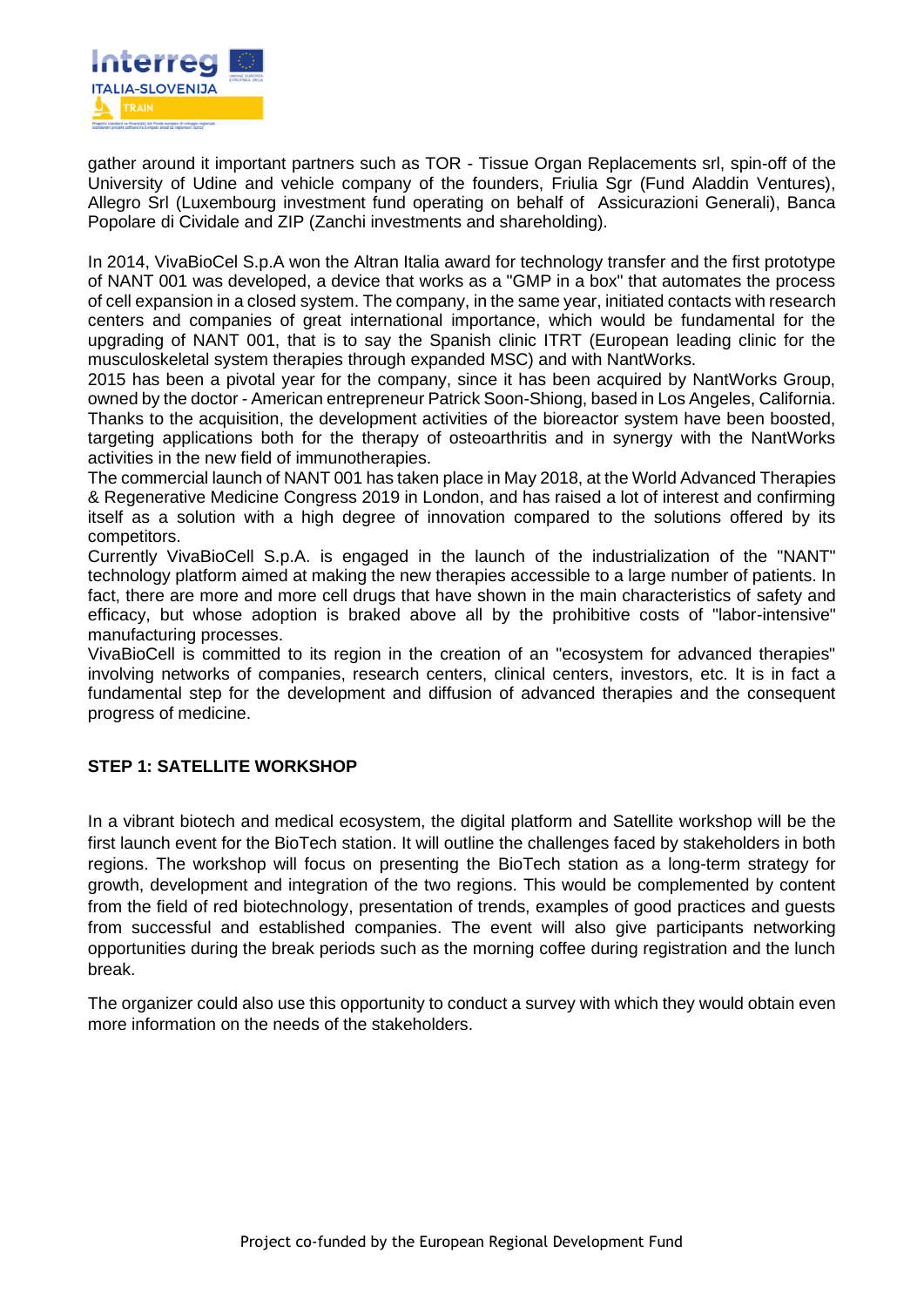

# <span id="page-25-0"></span>5. Sustainability of the BioTech station

## **STEP 2: ESTABLISHING A BIOTECH STATION OFFICE**

In order to achieve the long-term and sustainability of the BioTech station, it would also be necessary to set up a physical office, which will be responsible for linking and organizing activities within the station. For easier integration, it would also be advisable to upgrade the already existing digital platform which will ease the work of the project office. The project office would thus focus on informing stakeholders, organizing events (boot camps, workshops), informing on existing events, organizing various meetings and establishing a database of all stakeholders in both regions. Through the digital platform, stakeholders could also interact with each other, be informed of all events and access relevant and current information, professional resources, relevant laws and more.

The office would also help stakeholders with different challenges or issues that they encounter, by connecting different stakeholders and thus create additional synergies. It would thus serve as the first information source and a support institution in both regions.

For the BioTech station to be operational it is also necessary to secure its financing, which could come from different sources. The basic idea is to finance the Station from one of the examples below or a combination of a few:

- from relevant projects aimed at promoting an innovative and entrepreneurial initiative in the field of medicine with a focus on red biotechnology and bioinformatics,
- from contributions from major stakeholders and interested parties through participation fees,
- from the input from major stakeholders and stakeholders through event sponsorship
- in the long term it will also be funded by stakeholder membership fee.

## **STEP 3: STAND-ALONE EVENT (BOOTCAMP)**

Subsequently, when the scope of topics and the size of interest outgrows the Satellite workshop and an annual stand-alone event (bazaar / bootcamp) would be prepared that brings together all major stakeholders from both regions (SLO & FVG) and beyond once a year.

The concept of a standalone event (bazaar / bootcamp) would be designed as a two-day event full of training and networking opportunities. It will be aimed at companies in the mentioned field, already qualified professionals, professors, representatives of the academy and other research institutions, investors and students of higher years who are already looking for career opportunities.

The event would be divided into several sets, which will take place simultaneously, addressing different needs and issues of stakeholders. The first set would be the core topic of the conference, where training, lectures, roundtables on current trends, issues and an overview of current topics in the field of biotechnology, bioinformatics and digital trends would take place.

Second set would be specialized boot camps that would focus on different specific topics e.g. in the field of biotechnology, digital technology, bioinformatics, investments, marketing, product launch, clinical studies ... In this part we would connect companies that lack specific knowledge with already qualified experts in the specific field, who will lead workshops and solve specific case studies.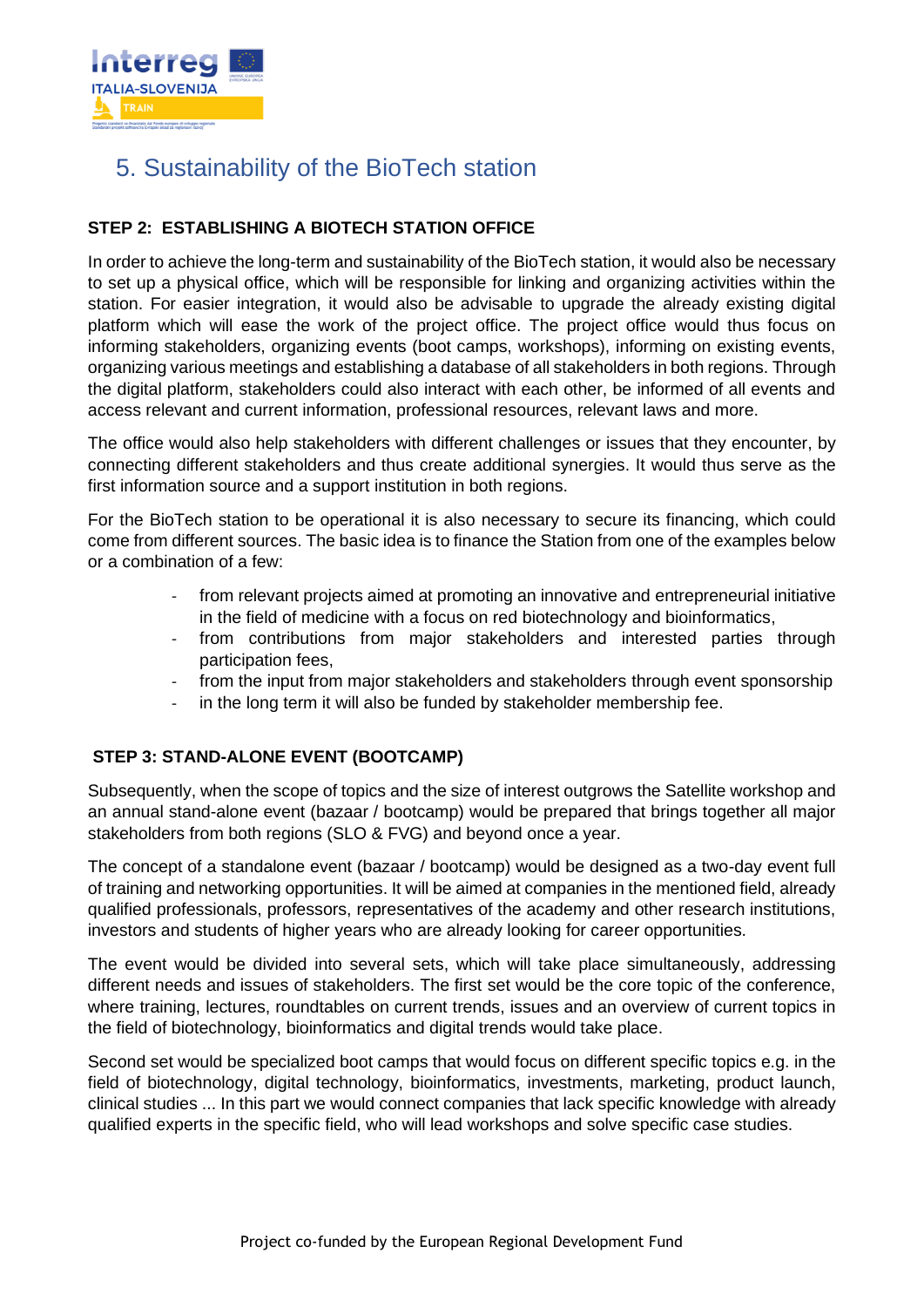

The third set would be one on one meetings with potential investors. In this section companies would have the opportunity to meet investors who are investing in similar companies and gain additional knowledge, advice, and potentially new investments.

The fourth set would be a stands of individual companies from both regions. Here, companies would present with their innovations, technologies, would have an additional opportunity to network. Interviews to recruit new potential employees would also be conducted at pre-determined hours.

Both days of the bootcamp would be connected through numerous opportunities for informal networking such as morning coffee, breaks and evening socializing.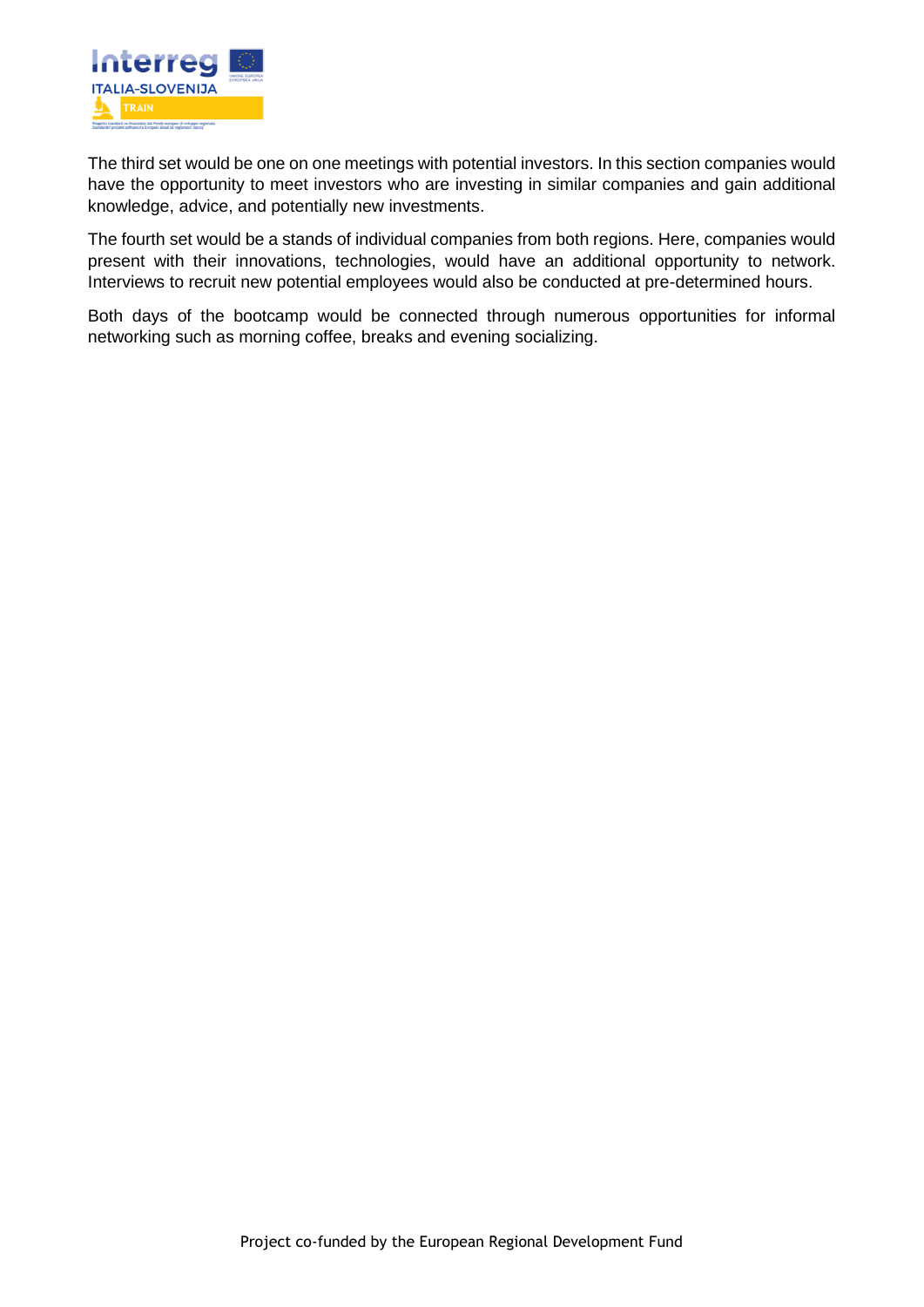

## <span id="page-27-0"></span>6. Sources

Internal project documents:

- 1. TRAIN AF 23102017 SLO: TRAIN application form.
- 2. Analysis of biotechnology sector in Slovenia identification of needs and opportunities for accelerating growth potentials, TRAIN project, 21.9.2019.
- 3. WP3.3.1 BioTech in FVG Analysis 18.02.2019 ENG: Summary of analysis in FVG.
- 4. Healthcare system in FVG: Presentation of the Healthcare System in Friuli Venezia Giulia: from Research to BioHighTech, 31.7.2019.
- 5. Mapping Tool\_TRAIN\_TPLj: list of companies and research institutions (private and public) in Slovenia (based on the bizi.si classification) and in the FVG region
- 6. WP3.3.5\_BioTech station\_Draft
- 7. WP3.3.1 Summary of the interviews BioValley: Summary of the interviews in FVG region.
- 8. Interview\_AciesBio.
- 9. Interview Ascalab.
- 10. Interview Celica.
- 11. Interview \_Cosylab.
- 12. Interview \_Jafral.
- 13. Interview Labena.
- 14. Interview Omega.
- 15. Interview AB ANALITICA srl
- 16. Interview ALIFAX srl
- 17. Interview ALPHAGENICS BIOTECH srl
- 18. Interview APE RESEARCH srl
- 19. Interview \_ASOLTECH srl
- 20. Interview \_G&LIFE SpA
- 21. Interview THUNDERNIL srl
- 22. Interview TRANSACTIVA srl
- 23. Interview VIVABIOCELL SpA
- 24. Interview \_FONDAZIONE ITALIANA FEGATO

External sources:

- 1. BioHigh Tech Net:<https://biohightech.net/en/home-page-eng/>
- 2. Interreg Italia-Slovenija TRAIN:<https://www.ita-slo.eu/it/train>
- 3. IQVIA Therapy Prognosis Global, Jun 2018, IQVIA Institute, Dec 2018
- 4. SRIP Health-Medicine:<https://www.sripzdravje-medicina.si/en/>
- 5. EURAXESS Slovenia: [https://www.euraxess.si/slovenia/about-euraxess-slovenia/network](https://www.euraxess.si/slovenia/about-euraxess-slovenia/network-members)[members](https://www.euraxess.si/slovenia/about-euraxess-slovenia/network-members)
- 6. Regional BioCamp 2019:<https://www.lek.si/en/careers/biocamp/biocamp-2019/>
- 7. Zoltán J. Ács, László Szerb and Ainsley Lloyd: Global Entrepreneurship Index 2018, The Global Entrepreneurship and Development Institute, Washington, D.C., USA, 2017.
- 8. BIO-Europe:<https://informaconnect.com/bioeurope/>
- 9. BIO International Convention:<https://www.bio.org/events/bio-international-convention>
- 10. HealthDay.si:<http://www.healthday.si/>